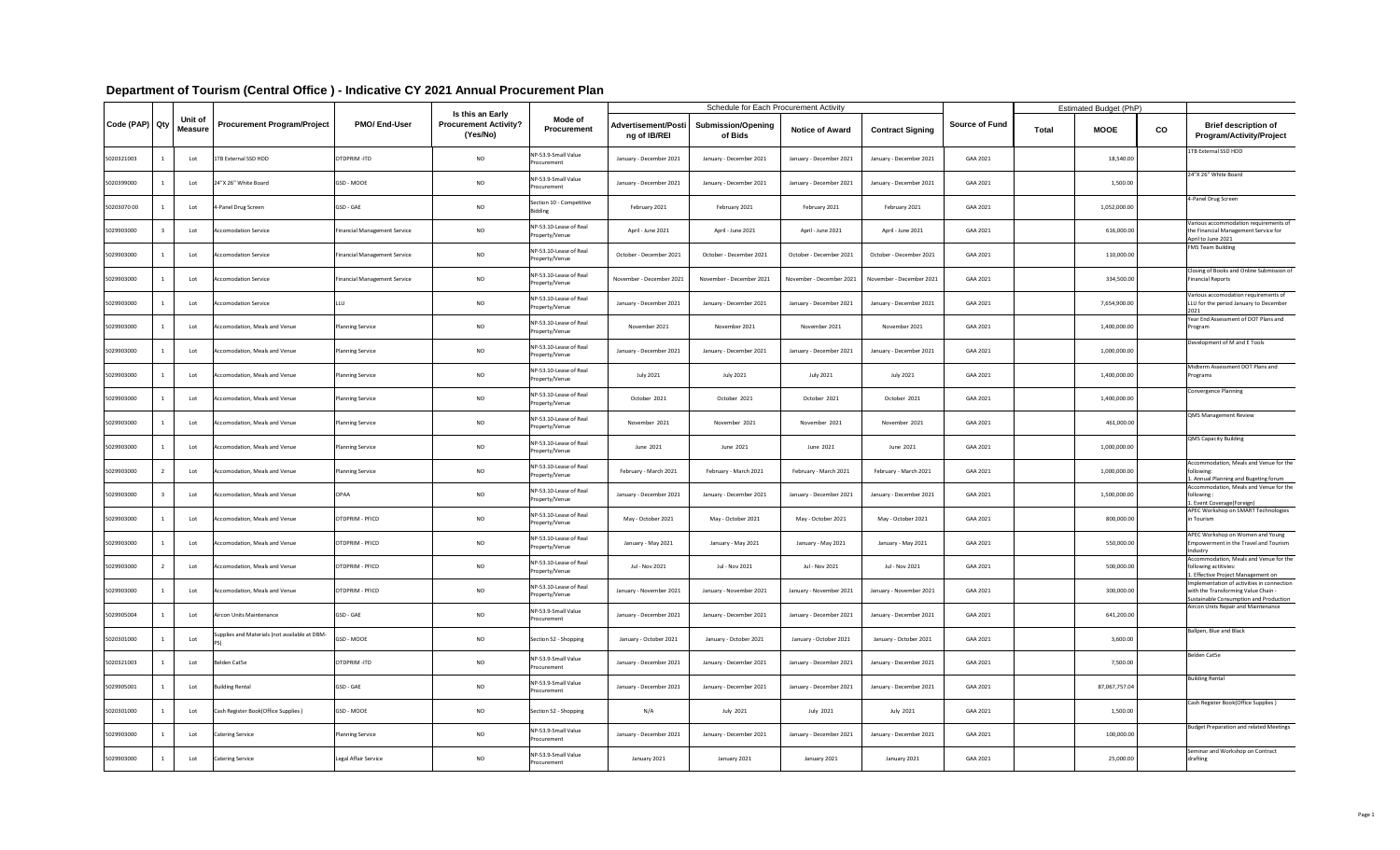|                |                                  |                                                                                                                              |                                     |                                                                     |                                    |                                            | <b>Schedule for Each Procurement Activity</b> |                          |                          |                       |              | <b>Estimated Budget (PhP)</b> |    |                                                                                                                          |
|----------------|----------------------------------|------------------------------------------------------------------------------------------------------------------------------|-------------------------------------|---------------------------------------------------------------------|------------------------------------|--------------------------------------------|-----------------------------------------------|--------------------------|--------------------------|-----------------------|--------------|-------------------------------|----|--------------------------------------------------------------------------------------------------------------------------|
| Code (PAP) Qty | <b>Unit of</b><br><b>Measure</b> | <b>Procurement Program/Project</b>                                                                                           | <b>PMO/End-User</b>                 | <b>Is this an Early</b><br><b>Procurement Activity?</b><br>(Yes/No) | Mode of<br><b>Procurement</b>      | <b>Advertisement/Posti</b><br>ng of IB/REI | <b>Submission/Opening</b><br>of Bids          | <b>Notice of Award</b>   | <b>Contract Signing</b>  | <b>Source of Fund</b> | <b>Total</b> | <b>MOOE</b>                   | co | <b>Brief description of</b><br><b>Program/Activity/Project</b>                                                           |
| 5029903000     | Lot                              | <b>Catering Service</b>                                                                                                      | Legal Affair Service                | <b>NO</b>                                                           | NP-53.9-Small Value<br>Procurement | February 2021                              | February 2021                                 | February 2021            | February 2021            | GAA 2021              |              | 50,000.00                     |    | Seminar on the 2017 Revised Rules on<br>Adminstrative Cases in the Civil Service                                         |
| 5029903000     | Lot                              | Catering Service                                                                                                             | Legal Affair Service                | <b>NO</b>                                                           | NP-53.9-Small Value<br>Procurement | April 2021                                 | April 2021                                    | April 2021               | April 2021               | GAA 2021              |              | 50,000.00                     |    | Seminar on Alternative Dispute Resolution                                                                                |
| 5029903000     | Lot                              | <b>Catering Service</b>                                                                                                      | Legal Affair Service                | <b>NO</b>                                                           | NP-53.9-Small Value<br>Procurement | August 2021                                | August 2021                                   | August 2021              | August 2021              | GAA 2021              |              | 50,000.00                     |    | Seminar on Gender and Development<br>Related laws for Tourism Stakeholder                                                |
| 5029903000     | Lot                              | <b>Catering Service</b>                                                                                                      | Legal Affair Service                | <b>NO</b>                                                           | NP-53.9-Small Value<br>Procurement | October 2021                               | October 2021                                  | October 2021             | October 2021             | GAA 2021              |              | 50,000.00                     |    | Seminar on Data Privacy Act of 2021 and<br>Cyer crime Prevention Act of 2012                                             |
| 5029903000     | Lot                              | Catering Service                                                                                                             | Legal Affair Service                | <b>NO</b>                                                           | NP-53.9-Small Value<br>Procurement | December 2021                              | December 2021                                 | December 2021            | December 2021            | GAA 2021              |              | 18,000.00                     |    | LAS Year-end Assessment and Planning<br>Session                                                                          |
| 5029903000     | Lot                              | <b>Catering Service</b>                                                                                                      | <b>Financial Management Service</b> | <b>NO</b>                                                           | NP-53.9-Small Value<br>Procurement | January - March 2021                       | January - March 2021                          | January - March 2021     | January - March 2021     | GAA 2021              |              | 40,000.00                     |    | Workshop on the preparation of Budget<br>estimate for the Work and FinancialPlan                                         |
| 5029903000     | Lot                              | <b>Catering Service</b>                                                                                                      | <b>Financial Management Service</b> | <b>NO</b>                                                           | NP-53.9-Small Value<br>Procurement | April - June 2021                          | April - June 2021                             | April - June 2021        | April - June 2021        | GAA 2021              |              | 202,600.00                    |    | Catering Sevice for the FF:<br>1) Seminar on Laws, Rules and Regulation                                                  |
| 5029903000     | Lot                              | <b>Catering Service</b>                                                                                                      | <b>Financial Management Service</b> | <b>NO</b>                                                           | NP-53.9-Small Value<br>Procurement | October - December 2021                    | October - December 2021                       | October - December 2021  | October - December 2021  | GAA 2021              |              | 99,000.00                     |    | <b>FMS Team Building</b>                                                                                                 |
| 5029903000     | Lot                              | Catering Service                                                                                                             | <b>Financial Management Service</b> | <b>NO</b>                                                           | NP-53.9-Small Value<br>Procurement | November - December 2021                   | November - December 2021                      | November - December 2021 | November - December 2021 | GAA 2021              |              | 235,300.00                    |    | Closing of Books and Online Submission of<br><b>Financial Reports</b>                                                    |
| 5029903000     | Lot                              | <b>Catering Service</b>                                                                                                      | <b>Financial Management Service</b> | <b>NO</b>                                                           | NP-53.9-Small Value<br>Procurement | April - September 2021                     | April - September 2021                        | April - September 2021   | April - September 2021   | GAA 2021              |              | 44,000.00                     |    | <b>Staff Development Sessions</b>                                                                                        |
| 5029903000     | Lot                              | Catering Service                                                                                                             |                                     | <b>NO</b>                                                           | NP-53.9-Small Value<br>Procurement | January - December 2021                    | January - December 2021                       | January - December 202:  | January - December 2021  | GAA 2021              |              | 2,513,500.00                  |    | Catering Service for the ff:<br>1) Regional Coordinative Meeting<br>2) Consultation Workshop Re: Formulation             |
| 5029903000     | Lot                              | <b>Catering Service</b>                                                                                                      | <b>FDD</b>                          | <b>NO</b>                                                           | NP-53.9-Small Value<br>Procurement | June 2021                                  | June 2021                                     | June 2021                | June 2021                | GAA 2021              |              | 200,000.00                    |    | Regular Employees Acquaintance Meet<br>and New Employees' Orientation<br>Seminar(REAM and NEOS)                          |
| 5029903000     | Lot                              | Catering Service                                                                                                             |                                     | <b>NO</b>                                                           | NP-53.9-Small Value<br>Procurement | May 2021                                   | May 2021                                      | May 2021                 | May 2021                 | GAA 2021              |              | 100,000.00                    |    | Seminar Workshop on Sustainable<br><b>Tourism Development</b>                                                            |
| 5029903000     | Lot                              | Catering Service                                                                                                             | <b>FDD</b>                          | <b>NO</b>                                                           | NP-53.9-Small Value<br>Procurement | June - September 2021                      | June - September 2021                         | June - September 2021    | June - September 2021    | GAA 2021              |              | 30,000.00                     |    | Health and Safety Seminar<br>(Seminar/Training on Infectious Diseases)                                                   |
| 5029903000     | Lot                              | <b>Catering Service</b>                                                                                                      | <b>FDD</b>                          | <b>NO</b>                                                           | NP-53.9-Small Value<br>Procurement | September 2021                             | September 2021                                | September 2021           | September 2021           | GAA 2021              |              | 100,000.00                    |    | EngAge: Enriching the Lives of DOT Senior<br><b>Citizens</b>                                                             |
| 5029903000     | Lot                              | Catering Service                                                                                                             | <b>FDD</b>                          | <b>NO</b>                                                           | NP-53.9-Small Value<br>Procurement | November 2021                              | November 2021                                 | November 2021            | November 2021            | GAA 2021              |              | 30,000.00                     |    | <b>Disaster Risk Reduction Seminar - Training</b><br>for DOT Employees                                                   |
| 5029903000     | Lot                              | <b>Catering Service</b>                                                                                                      | TDD                                 | <b>NO</b>                                                           | NP-53.9-Small Value<br>Procurement | March - December 2021                      | March - December 2021                         | March - December 2021    | March - December 2021    | GAA 2021              |              | 50,000.00                     |    | Talakayan Series (Seminar Echoing)                                                                                       |
| 5020301002     | Lot                              | Cell Cards                                                                                                                   | rdd                                 | <b>NO</b>                                                           | NP-53.9-Small Value<br>Procurement | June 2021                                  | June 2021                                     | June 2021                | June 2021                | GAA 2021              |              | 80,000.00                     |    | Regular Employees Acquaintance Meet<br>and New Employees' Orientation<br>Seminar (REAM and NEOS)                         |
| 5020301002     | Lot                              | Cell Cards                                                                                                                   |                                     | <b>NO</b>                                                           | NP-53.9-Small Value<br>Procurement | March - December 2021                      | March - December 2021                         | March - December 2021    | March - December 2021    | GAA 2021              |              | 40,000.00                     |    | Talakayan Series (Seminar Echoing)                                                                                       |
| 5020302000     | Lot                              | Check Booklet (Accountable Form)                                                                                             | GSD - MOOE                          | <b>NO</b>                                                           | Section 52 - Shopping              | N/A                                        | May 2021                                      | May 2021                 | May 2021                 | GAA 2021              |              | 12,800.00                     |    | Check Booklet (Accountable Form)                                                                                         |
| 5020399000     | Lot                              | Communication Allowance (1000/personnel)                                                                                     | GSD - MOOE                          | <b>NO</b>                                                           | NP-53.9-Small Value<br>Procurement | January - December 2021                    | January - December 2021                       | January - December 2021  | January - December 2021  | GAA 2021              |              | 96,000.00                     |    | <b>Communication Allowance</b><br>(1000/personnel)                                                                       |
| 5020201002     | Lot                              | Communication Expenses for Work from Home<br>purposes (mobile data/internet subscription,<br>cellular load cards)            | <b>TDD</b>                          | <b>NO</b>                                                           | NP-53.9-Small Value<br>Procurement | January - December 2021                    | January - December 2021                       | January - December 2021  | January - December 2021  | GAA 2021              |              | 84,000.00                     |    | <b>Communication Expenses for Work from</b><br>Home purposes (mobile data/internet<br>subscription, cellular load cards) |
| 5029905004     | Lot                              | Computer rentals for ADCPC                                                                                                   | <b>OTDPRIM - SEAIMD</b>             | <b>NO</b>                                                           | NP-53.9-Small Value<br>Procurement | January - March 2021                       | January - March 2021                          | January - March 2021     | January - March 2021     | GAA 2021              |              | 800,000.00                    |    | Computer rentals for ADCPC                                                                                               |
| 5029901000     | Lot                              | Consulting Service for APEC Workshop on<br>Women and Young Empowerment in the travel OTDPRIM - PFICD<br>and Tourism Industry |                                     | <b>NO</b>                                                           | NP-53.9-Small Value<br>Procurement | January - May 2021                         | January - May 2021                            | January - May 2021       | January - May 2021       | GAA 2021              |              | 150,000.00                    |    | Consulting Service for APEC Workshop on<br>Women and Young Empowerment in the<br>travel and Tourism Industry             |
| 5029901000     | Lot                              | Consulting Service for Effective Project<br>Management on Tourism Policy and Planning                                        | OTDPRIM - PFICD                     | <b>NO</b>                                                           | NP-53.9-Small Value<br>Procurement | February - November 2021                   | February - November 2021                      | February - November 2021 | February - November 2021 | GAA 2021              |              | 300,000.00                    |    | Consulting Service for Effective Project<br>Management on Tourism Policy and<br>Planning                                 |
| 5029901000     | Lot                              | Consulting Services for APEC Work Shop on<br>SMART Technologies in Tourism                                                   | OTDPRIM - PFICD                     | <b>NO</b>                                                           | NP-53.9-Small Value<br>Procurement | May - October 2021                         | May - October 2021                            | May - October 2021       | May - October 2021       | GAA 2021              |              | 200,000.00                    |    | Consulting Services for APEC Work Shop<br>on SMART Technologies in Tourism                                               |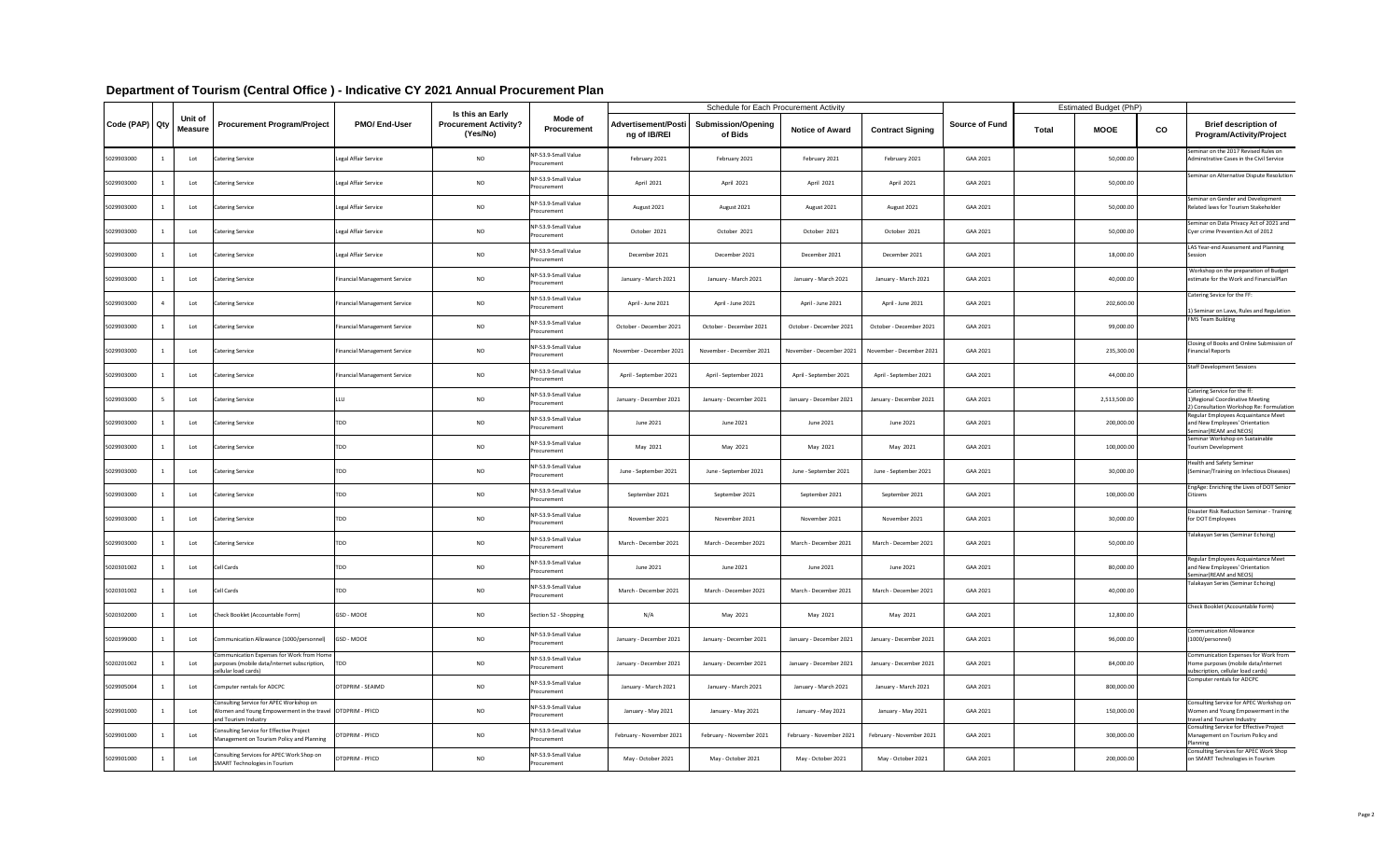|                |    |                           |                                                                                                                          |                                         |                                                              |                                            |                                     | <b>Schedule for Each Procurement Activity</b> |                         |                         |                       |              | <b>Estimated Budget (PhP)</b> |               |                                                                                                                    |
|----------------|----|---------------------------|--------------------------------------------------------------------------------------------------------------------------|-----------------------------------------|--------------------------------------------------------------|--------------------------------------------|-------------------------------------|-----------------------------------------------|-------------------------|-------------------------|-----------------------|--------------|-------------------------------|---------------|--------------------------------------------------------------------------------------------------------------------|
| Code (PAP) Qty |    | Unit of<br><b>Measure</b> | <b>Procurement Program/Project</b>                                                                                       | <b>PMO/End-User</b>                     | Is this an Early<br><b>Procurement Activity?</b><br>(Yes/No) | <b>Mode of</b><br><b>Procurement</b>       | Advertisement/Posti<br>ng of IB/REI | <b>Submission/Opening</b><br>of Bids          | <b>Notice of Award</b>  | <b>Contract Signing</b> | <b>Source of Fund</b> | <b>Total</b> | <b>MOOE</b>                   | $\mathbf{CO}$ | <b>Brief description of</b><br><b>Program/Activity/Project</b>                                                     |
| 5029901000     |    | Lot                       | Consulting Services for ASEAN GAD Forum                                                                                  | OTDPRIM - PFICD                         | <b>NO</b>                                                    | NP-53.9-Small Value<br>Procurement         | Jun - Nov 2021                      | Jun - Nov 2021                                | Jun - Nov 2021          | Jun - Nov 2021          | GAA 2021              |              | 150,000.00                    |               | Consulting Services for ASEAN GAD Forum                                                                            |
| 5029901000     |    | Lot                       | Consulting Services of a Creative agency for<br>Development of PCSSD Websit and Boosting of PCSSD<br>PCSSD Facebook page |                                         | <b>NO</b>                                                    | Section 10 - Competitive<br>3idding        | March - July 2021                   | March - July 2021                             | March - July 2021       | March - July 2021       | GAA 2021              |              | 2,183,000.00                  |               | Consulting Services of a Creative agency<br>for Development of PCSSD Websit and<br>Boosting of PCSSD Facebook page |
| 5029901000     | 14 | Lot                       | Consulting Service for Various Projects                                                                                  | Branding and Communication<br>Marketing | <b>NO</b>                                                    | Section 10 - Competitive<br><b>Bidding</b> | March - July 2021                   | March - July 2021                             | March - July 2021       | March - July 2021       | GAA 2021              |              | 1,435,000,000.00              |               | Cosulting for Various Project:<br>1) Digital Agency for Tourism Website<br>2) Full Service Agency for Social Media |
| 5029901000     |    | Lot                       | Consulting Services of a Full Service Agency for<br>Branding Requirements of Tourism Offices                             | Branding and Communication<br>Marketing | <b>NO</b>                                                    | Section 10 - Competitive<br><b>Bidding</b> | January - July 2021                 | January - July 2021                           | January - July 2021     | January - July 2021     | GAA 2021              |              | 10,000,000.00                 |               | Consulting Services of a Full Service<br>Agency for Branding Requirements of<br><b>Tourism Offices</b>             |
| 5020399000     |    | Lot                       | Corporate Giveaways                                                                                                      | ILLU                                    | <b>NO</b>                                                    | NP-53.9-Small Value<br>Procurement         | January - December 2021             | January - December 2021                       | January - December 2021 | January - December 2021 | GAA 2021              |              | 294,168.00                    |               | Execom Meeting with Inspection of Tourist<br>Sites and Consultion With LGU Officials                               |
| 5020399000     |    | Lot                       | Corporate Giveaways (Tokens for Resource<br>Speaker)                                                                     |                                         | <b>NO</b>                                                    | NP-53.9-Small Value<br>Procurement         | June 2021                           | June 2021                                     | June 2021               | June 2021               | GAA 2021              |              | 20,000.00                     |               | Regular Employees Acquaintance Meet<br>and New Employees' Orientation<br>Seminar (REAM and NEOS)                   |
| 5020399000     |    | Lot                       | Corporate Giveaways (Tokens for Resource<br>Speaker                                                                      | TDD                                     | <b>NO</b>                                                    | NP-53.9-Small Value<br>Procurement         | April 2021                          | April 2021                                    | April 2021              | April 2021              | GAA 2021              |              | 2,000.00                      |               | Training Workshop on the Code of<br>Conduct and Ethical Standards of Public<br>Servants and Anti-Red Tape Act      |
| 5020399000     |    | Lot                       | Corporate Giveaways (Tokens for Resource<br>Speaker)                                                                     | TDD                                     | <b>NO</b>                                                    | NP-53.9-Small Value<br>Procurement         | February 2021                       | February 2021                                 | February 2021           | February 2021           | GAA 2021              |              | 2,000.00                      |               | Seminar Workshop on Building<br>Organizational/Corporate Culture                                                   |
| 5020399000     |    | Lot                       | Corporate Giveaways(Tokens for Resource<br>Speaker)                                                                      |                                         | <b>NO</b>                                                    | NP-53.9-Small Value<br>Procurement         | May 2021                            | May 2021                                      | May 2021                | May 2021                | GAA 2021              |              | 2,000.00                      |               | Seminar Workshop on Sustainable<br>Tourism Development                                                             |
| 5020399000     |    | Lot                       | Corporate Giveaways(Tokens for Resource<br>Speaker)                                                                      | TDD                                     | <b>NO</b>                                                    | NP-53.9-Small Value<br>Procurement         | <b>July 2021</b>                    | <b>July 2021</b>                              | July 2021               | July 2021               | GAA 2021              |              | 10,000.00                     |               | Token for the ff seminar :<br>1) Service Excellence Seminar Workshop<br>2) Training Course on Public Sector        |
| 5020399000     |    | Lot                       | Corporate Giveaways(Tokens for Resource<br>Speaker)                                                                      |                                         | <b>NO</b>                                                    | NP-53.9-Small Value<br>Procurement         | August 2021                         | August 2021                                   | August 2021             | August 2021             | GAA 2021              |              | 4,000.00                      |               | Token for The ff seminar:<br>1)Seminar-Workshop on Protocol, Social<br><b>Graces and Etiquette</b>                 |
| 5020399000     |    | Lot                       | Corporate Giveaways (Tokens for Resource<br>Speaker)                                                                     | TDD.                                    | <b>NO</b>                                                    | NP-53.9-Small Value<br>Procurement         | June - September 2021               | June - September 2021                         | June - September 2021   | June - September 2021   | GAA 2021              |              | 5,000.00                      |               | <b>Health and Safety Seminar</b><br>(Seminar/Training on Infectious Diseases)                                      |
| 5020399000     |    | Lot                       | Corporate Giveaways(Tokens for Resource<br>Speaker)                                                                      | TDD                                     | <b>NO</b>                                                    | NP-53.9-Small Value<br>Procurement         | September 2021                      | September 2021                                | September 2021          | September 2021          | GAA 2021              |              | 7,000.00                      |               | Token for ff Seminar:<br>1) Seminar Workshop on Record<br><b>Disposition and Management</b>                        |
| 5020399000     |    | Lot                       | Corporate Giveaways(Tokens for Resource<br>Speaker)                                                                      | TDD.                                    | <b>NO</b>                                                    | NP-53.9-Small Value<br>Procurement         | October 2021                        | October 2021                                  | October 2021            | October 2021            | GAA 2021              |              | 5,000.00                      |               | Coaching and Mentoring                                                                                             |
| 5020399000     |    | Lot                       | Corporate Giveaways(Tokens for Resource<br>Speaker)                                                                      | TDD                                     | $NO$                                                         | NP-53.9-Small Value<br>Procurement         | November 2021                       | November 2021                                 | November 2021           | November 2021           | GAA 2021              |              | 5,000.00                      |               | Disaster Risk Reduction Seminar - Training<br>for DOT Employees                                                    |
| 5020399000     |    | Lot                       | Corporate Giveaways(Tokens for Resource<br>Speaker)                                                                      |                                         | <b>NO</b>                                                    | NP-53.9-Small Value<br>Procurement         | March - December 2021               | March - December 2021                         | March - December 2021   | March - December 2021   | GAA 2021              |              | 20,000.00                     |               | Talakayan Series (Seminar Echoing)                                                                                 |
| 5020399000     |    | Lot                       | Corporate<br>Giveaways(Consumables/Edibleproduct)                                                                        | <b>OPAA</b>                             | <b>NO</b>                                                    | NP-53.9-Small Value<br>Procurement         | May - November 2021                 | May - November 2021                           | May - November 2021     | May - November 2021     | GAA 2021              |              | 700,000.00                    |               | Corporate<br>Giveaways(Consumables/Edibleproduct)                                                                  |
| 5020399000     |    | Lot                       | Corporate Giveaways (Steel Straws)                                                                                       | <b>PCSSD</b>                            | <b>NO</b>                                                    | NP-53.9-Small Value<br>Procurement         | January - December 2021             | January - December 2021                       | January - December 2021 | January - December 2021 | GAA 2021              |              | 30,000.00                     |               | Accreditation of Dive Invvidual                                                                                    |
| 5021199000     |    | Lot                       | Courier services                                                                                                         | <b>OPAA</b>                             | <b>NO</b>                                                    | NP-53.9-Small Value<br>Procurement         | January - December 2021             | January - December 2021                       | January - December 2021 | January - December 2021 | GAA 2021              |              | 60,000.00                     |               | Courier services                                                                                                   |
| 5021199000     |    | Lot                       | Courier services                                                                                                         | PCSSD                                   | <b>NO</b>                                                    | NP-53.9-Small Value<br>Procurement         | April - June 2021                   | April - June 2021                             | April - June 2021       | April - June 2021       | GAA 2021              |              | 30,000.00                     |               | Courier services                                                                                                   |
| 5021199000     |    | Lot                       | Courier services                                                                                                         | PCSSD                                   | <b>NO</b>                                                    | NP-53.9-Small Value<br>Procurement         | January - December 2021             | January - December 2021                       | January - December 2021 | January - December 2021 | GAA 2021              |              | 20,000.00                     |               | Accreditation of Dive Invvidual                                                                                    |
| 5021199000     |    | Lot                       | Courier services                                                                                                         | <b>OASEC - ADMIN AND FINANCE</b>        | <b>NO</b>                                                    | NP-53.9-Small Value<br>Procurement         | N/A                                 | January - December 2021                       | January - December 2021 | January - December 2021 | GAA 2021              |              | 5,000.00                      |               | Courier services                                                                                                   |
| 5021199000     |    | Lot                       | Courier services                                                                                                         | <b>HRD</b>                              | <b>NO</b>                                                    | NP-53.9-Small Value<br>Procurement         | January - December 2021             | January - December 2021                       | January - December 2021 | January - December 2021 | GAA 2021              |              | 14,000.00                     |               | Courier services                                                                                                   |
| 5029907002     |    | Lot                       | Data Center Service (Co-location)                                                                                        | OTDPRIM-ITD                             | <b>NO</b>                                                    | NP-53.9-Small Value<br>Procurement         | N/A                                 | January - December 2021                       | January - December 2021 | January - December 2021 | GAA 2021              |              | 3,900,000.00                  |               | Data Center Service (Co-location)                                                                                  |
| 5029902000     |    | Lot                       | Digital newsletter                                                                                                       | <b>OPAA</b>                             | <b>NO</b>                                                    | NP-53.9-Small Value<br>Procurement         | November 2021                       | November 2021                                 | November 2021           | November 2021           | GAA 2021              |              | 60,000.00                     |               | Digital newsletter                                                                                                 |
| 5020399000     |    | Lot                       | Disposable Earloop / Face Mask                                                                                           | GSD - MOOE                              | <b>NO</b>                                                    | NP-53.9-Small Value<br>Procurement         | January - December 2021             | January - December 2021                       | January - December 2021 | January - December 2021 | GAA 2021              |              | 1,000.00                      |               | Disposable Earloop / Face Mask                                                                                     |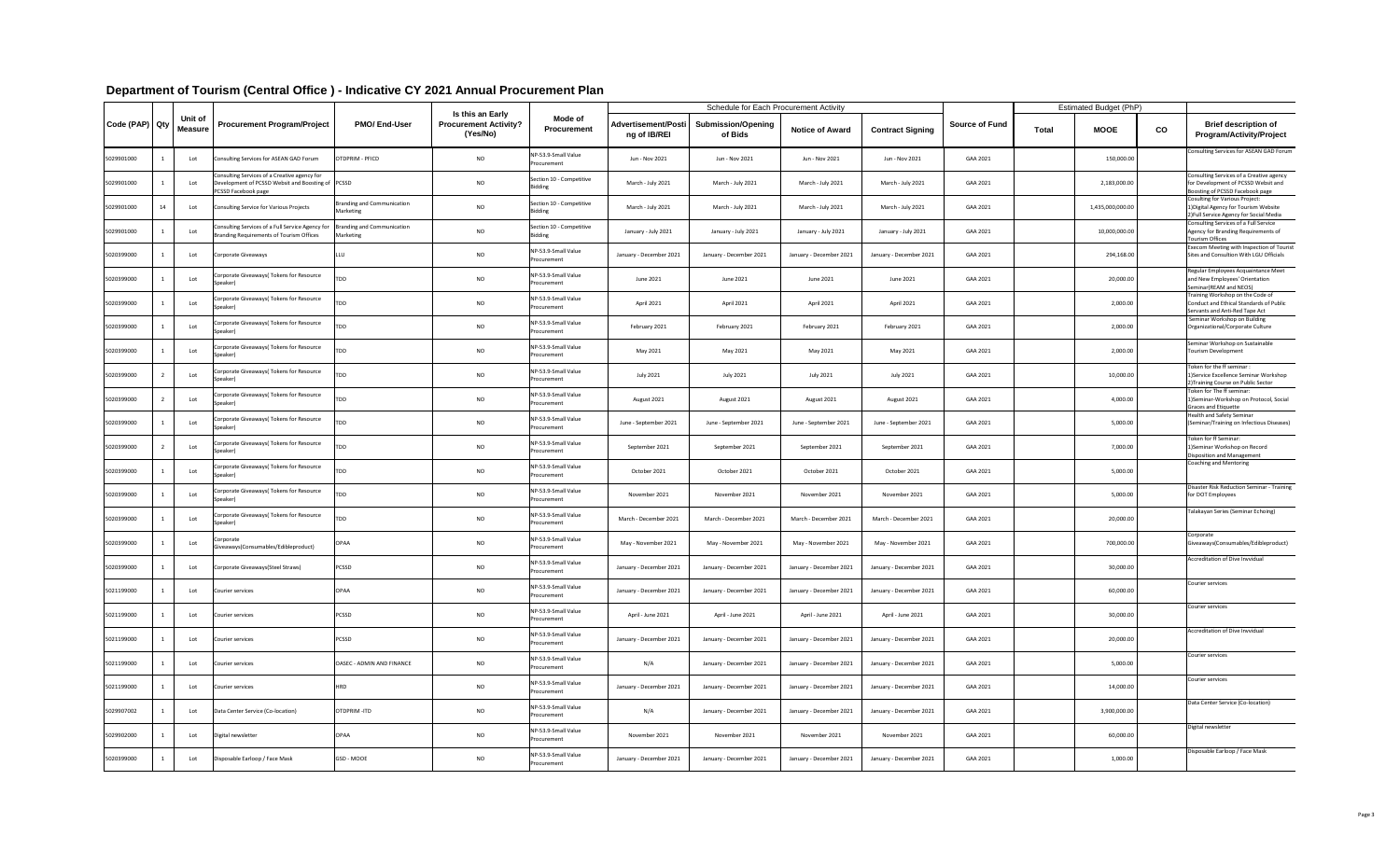|                             |                    |                              |                                     |                                                                     |                                            |                                            | <b>Schedule for Each Procurement Activity</b> |                          |                          |                       |              | <b>Estimated Budget (PhP)</b> |    |                                                                                                           |
|-----------------------------|--------------------|------------------------------|-------------------------------------|---------------------------------------------------------------------|--------------------------------------------|--------------------------------------------|-----------------------------------------------|--------------------------|--------------------------|-----------------------|--------------|-------------------------------|----|-----------------------------------------------------------------------------------------------------------|
| Code (PAP) Qty <sup> </sup> | Unit of<br>Measure | Procurement Program/Project  | <b>PMO/End-User</b>                 | <b>Is this an Early</b><br><b>Procurement Activity?</b><br>(Yes/No) | Mode of<br><b>Procurement</b>              | <b>Advertisement/Posti</b><br>ng of IB/REI | <b>Submission/Opening</b><br>of Bids          | <b>Notice of Award</b>   | <b>Contract Signing</b>  | <b>Source of Fund</b> | <b>Total</b> | <b>MOOE</b>                   | co | <b>Brief description of</b><br><b>Program/Activity/Project</b>                                            |
| 5020301000                  | Lot                | Disposable face Mask         | GSD - MOOE                          | <b>NO</b>                                                           | Section 52 - Shopping                      | January - July 2021                        | January - July 2021                           | January - July 2021      | January - July 2021      | GAA 2021              |              | 15,000.00                     |    | Disposable face Mask                                                                                      |
| 5020399000                  | Lot                | Disposable Gloves            | GSD - MOOE                          | <b>NO</b>                                                           | Section 52 - Shopping                      | January - July 2021                        | January - July 2021                           | January - July 2021      | January - July 2021      | GAA 2021              |              | 3,070.00                      |    | Disposable Gloves                                                                                         |
| 5020399000                  | Lot                | Disposable Gloves            | <b>GSD - MOOE</b>                   | <b>NO</b>                                                           | NP-53.9-Small Value<br>Procurement         | January - December 2021                    | January - December 2021                       | January - December 2021  | January - December 2021  | GAA 2021              |              | 1,000.00                      |    | Disposable Gloves                                                                                         |
| 5020101000                  | Lot                | Domestic Airline Ticket      | <b>Planning Service</b>             | <b>NO</b>                                                           | NP-53.9-Small Value<br>Procurement         | June 2021                                  | June 2021                                     | June 2021                | June 2021                | GAA 2021              |              | 100,000.00                    |    | <b>Planning Session</b>                                                                                   |
| 5020101000                  | Lot                | Domestic Airline Ticket      | Legal Affair Service                | <b>NO</b>                                                           | NP-53.5 Agency-to-Agency                   | N/A                                        | June 2021                                     | June 2021                | June 2021                | GAA 2021              |              | 200,000.00                    |    | Admistrative Support Fund                                                                                 |
| 5020101000                  | Lot                | Domestic Airline Ticket      | <b>Financial Management Service</b> | <b>NO</b>                                                           | NP-53.9-Small Value<br>Procurement         | November - December 2021                   | November - December 2021                      | November - December 2021 | November - December 2021 | GAA 2021              |              | 310,538.00                    |    | Closing of Books and Online Submission of<br><b>Financial Reports</b>                                     |
| 5020101000                  | Lot                | Domestic Airline Ticket      | <b>Financial Management Service</b> | <b>NO</b>                                                           | NP-53.9-Small Value<br>Procurement         | April - June 2021                          | April - June 2021                             | April - June 2021        | April - June 2021        | GAA 2021              |              | 50,000.00                     |    | Demestci Airline Ticket for various<br>seminar:<br>1) Retooling for Internal Qulaity Auditor              |
| 5020101000                  | Lot                | Domestic Airline Ticket      | <b>Financial Management Service</b> | <b>NO</b>                                                           | NP-53.9-Small Value<br>Procurement         | July - September 2021                      | July - September 2021                         | July - September 2021    | July - September 2021    | GAA 2021              |              | 40,000.00                     |    | Domestic Airline Ticket for Various<br>Seminar:<br>) Validation Audit                                     |
| 5020101000                  | Lot                | Domestic Airline Ticket      | <b>Financial Management Service</b> | <b>NO</b>                                                           | NP-53.9-Small Value<br>Procurement         | April - June 2021                          | April - June 2021                             | April - June 2021        | April - June 2021        | GAA 2021              |              | 20,000.00                     |    | Training for the New Normal Quality<br>Auditor                                                            |
| 5020101000                  | Lot                | Domestic Airline Ticket      | <b>Financial Management Service</b> | <b>NO</b>                                                           | NP-53.9-Small Value<br>Procurement         | June - December 2021                       | June - December 2021                          | June - December 2021     | June - December 2021     | GAA 2021              |              | 177,108.00                    |    | Provision of Technical Assistance to<br>operating Units                                                   |
| 5020101000                  | Lot                | Domestic Airline Ticket      | <b>Financial Management Service</b> | <b>NO</b>                                                           | NP-53.9-Small Value<br>Procurement         | January - December 2021                    | January - December 2021                       | January - December 2021  | January - December 2021  | GAA 2021              |              | 100,000.00                    |    | Participation to meeting                                                                                  |
| 5020101000                  | Lot                | Domestic Airline Ticket      |                                     | <b>NO</b>                                                           | NP-53.9-Small Value<br>Procurement         | January 2021                               | January 2021                                  | January 2021             | January 2021             | GAA 2021              |              | 528,712.80                    |    | Attendance of Regional Offices in Budget<br>Hearing Pre Plenary and Plenary in both<br>Houses of Congress |
| 5020101000                  | Lot                | Domestic Airline Ticket      |                                     | <b>NO</b>                                                           | NP-53.9-Small Value<br>Procurement         | January 2021                               | January 2021                                  | January 2021             | January 2021             | GAA 2021              |              | 127,142.40                    |    | <b>Regional Coordinative Meeting</b>                                                                      |
| 5020101000                  | Lot                | Domestic Airline Ticket      |                                     | <b>NO</b>                                                           | NP-53.9-Small Value<br>Procurement         | January - December 2021                    | January - December 2021                       | January - December 2021  | January - December 2021  | GAA 2021              |              | 2,136,373.44                  |    | Domestic Airline Ticket for Various Travel:<br>1) Legislative Advocacy Skills Development<br>Seminar      |
| 5020101000                  | Lot                | Domestic Airline Ticket      | <b>OPAA</b>                         | <b>NO</b>                                                           | NP-53.9-Small Value<br>Procurement         | July - November 2021                       | July - November 2021                          | July - November 2021     | July - November 2021     | GAA 2021              |              | 800,000.00                    |    | Domestic Airline Ticket                                                                                   |
| 5020101000                  | Lot                | Domestic Airline Ticket      | <b>OPAA</b>                         | <b>NO</b>                                                           | NP-53.9-Small Value<br>Procurement         | January - December 2021                    | January - December 2021                       | January - December 2021  | January - December 2021  | GAA 2021              |              | 670,000.00                    |    | Domestic Airline Ticket for Various Travel<br>1) Event Coverage (Local)                                   |
| 5020101000                  | Lot                | International Airline Ticket | <b>OPAA</b>                         | <b>NO</b>                                                           | NP-53.9-Small Value<br>Procurement         | January - December 2021                    | January - December 2021                       | January - December 2021  | January - December 2021  | GAA 2021              |              | 400,000.00                    |    | Event Coverage(Foreign)                                                                                   |
| 5020101000                  | Lot                | Domestic Airline Ticket      | OD - ASPM                           | <b>NO</b>                                                           | NP-53.9-Small Value<br>Procurement         | N/A                                        | January - December 2021                       | January - December 2021  | January - December 2021  | GAA 2021              |              | 100,000.00                    |    | Domestic Airline Ticket                                                                                   |
| 5020101000                  | Lot                | Domestic Airline Ticket      | OTDPRIM - PFICD                     | <b>NO</b>                                                           | NP-53.9-Small Value<br>Procurement         | N/A                                        | January - December 2021                       | January - December 2021  | January - December 2021  | GAA 2021              |              | 200,000.00                    |    | Domestic Airline Ticket                                                                                   |
| 5020101000                  | Lot                | Domestic Airline Ticket      | OTDPRIM - SEAIMD                    | <b>NO</b>                                                           | Section 10 - Competitive<br><b>Bidding</b> | January - December 2021                    | January - December 2021                       | January - December 2021  | January - December 2021  | GAA 2021              |              | 2,116,600.00                  |    | Domestic Airline Ticket                                                                                   |
| 5020101000                  | Lot                | Domestic Airline Ticket      | OTDPRIM-ITD                         | <b>NO</b>                                                           | NP-53.9-Small Value<br>Procurement         | January - December 2021                    | January - December 2021                       | January - December 2021  | January - December 2021  | GAA 2021              |              | 425,000.00                    |    | Domestic Airline Ticket                                                                                   |
| 5020101000                  | Lot                | Domestic Airline Ticket      | OASEC - ADMIN AND FINANCE           | <b>NO</b>                                                           | NP-53.9-Small Value<br>Procurement         | N/A                                        | January - December 2021                       | January - December 2021  | January - December 2021  | GAA 2021              |              | 120,000.00                    |    | Domestic Airline Ticket                                                                                   |
| 5020101000                  | Lot                | Domestic Airline Ticket      | Internal Audit Service              | <b>NO</b>                                                           | NP-53.9-Small Value<br>Procurement         | August 2021                                | August 2021                                   | August 2021              | August 2021              | GAA 2021              |              | 73,535.00                     |    | DOT - Region V                                                                                            |
| 5020101000                  | Lot                | Domestic Airline Ticket      | Internal Audit Service              | <b>NO</b>                                                           | NP-53.9-Small Value<br>Procurement         | December 2021                              | December 2021                                 | December 2021            | December 2021            | GAA 2021              |              | 181,043.66                    |    | DOT Annual Strategic Work Planning<br>Sessions                                                            |
| 5020101000                  | Lot                | Domestic Airline Ticket      | Internal Audit Service              | <b>NO</b>                                                           | NP-53.9-Small Value<br>Procurement         | January -December 2021                     | January -December 2021                        | January -December 2021   | January -December 2021   | GAA 2021              |              | 40,000.00                     |    | Capacity Building Program                                                                                 |
| 5020321003                  | Lot                | Dot Matrix Printer           | OTDPRIM-ITD                         | <b>NO</b>                                                           | NP-53.9-Small Value<br>Procurement         | January - December 2021                    | January - December 2021                       | January - December 2021  | January - December 2021  | GAA 2021              |              | 14,000.00                     |    | Dot Matrix Printer                                                                                        |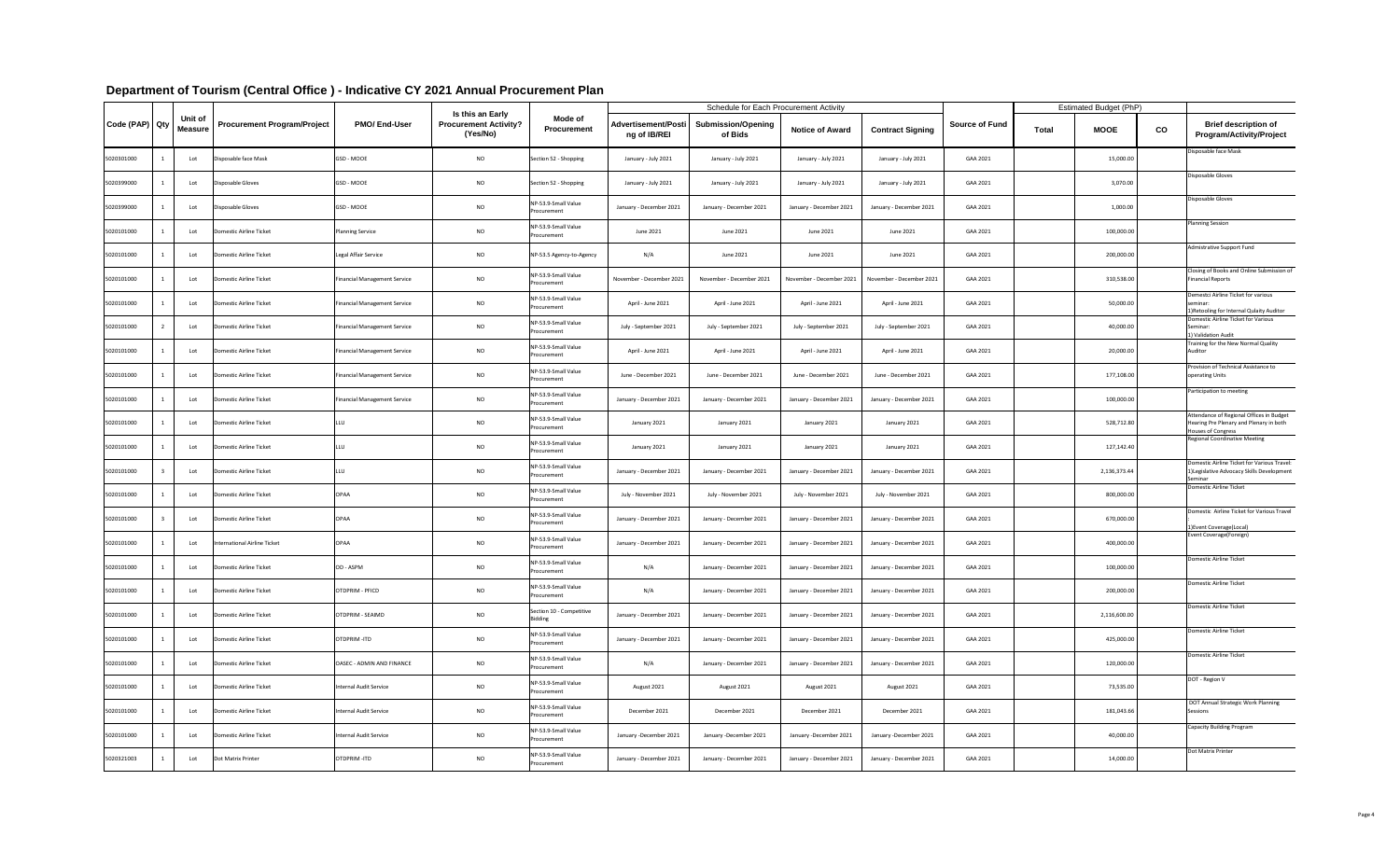| Code (PAP) Qty | Unit of<br>Measure | <b>Procurement Program/Project</b>                                                                                        | <b>PMO/End-User</b>                            | Is this an Early<br><b>Procurement Activity?</b><br>(Yes/No) | <b>Mode of</b><br><b>Procurement</b>       | <b>Advertisement/Post</b><br>ng of IB/REI | <b>Schedule for Each Procurement Activity</b><br><b>Submission/Opening</b><br>of Bids | <b>Notice of Award</b>  | <b>Contract Signing</b> | <b>Source of Fund</b> | <b>Total</b> | <b>Estimated Budget (PhP)</b><br><b>MOOE</b> | co | <b>Brief description of</b><br><b>Program/Activity/Project</b>                                                     |
|----------------|--------------------|---------------------------------------------------------------------------------------------------------------------------|------------------------------------------------|--------------------------------------------------------------|--------------------------------------------|-------------------------------------------|---------------------------------------------------------------------------------------|-------------------------|-------------------------|-----------------------|--------------|----------------------------------------------|----|--------------------------------------------------------------------------------------------------------------------|
| 5020401000     | Lot                | Drinking Water Refill                                                                                                     | GSD - GAE                                      | <b>NO</b>                                                    | NP-53.9-Small Value<br>Procurement         | January - December 2021                   | January - December 2021                                                               | January - December 2021 | January - December 2021 | GAA 2021              |              | 177,840.00                                   |    | Drinking Water Refill                                                                                              |
| 5020307000     | Lot                | drugs and medicines for hyperbaric chamber                                                                                | <b>PCSSD</b>                                   | <b>NO</b>                                                    | NP-53.9-Small Value<br>Procurement         | November 2021                             | November 2021                                                                         | November 2021           | November 2021           | GAA 2021              |              | 10,000.00                                    |    | drugs and medicines for hyperbaric<br>chamber                                                                      |
| 5021199000     | Lot                | Engagement of a comissioned notary public                                                                                 | Legal Affair Service                           | <b>NO</b>                                                    | NP-53.9-Small Value<br>Procurement         | January - December 2021                   | January - December 2021                                                               | January - December 2021 | January - December 2021 | GAA 2021              |              | 240,000.00                                   |    | Engagement of a comissioned notary<br>public                                                                       |
| 5020101000     | Lot                | Event Management for APEC Workshop on<br>SMART Technologies in Tourism                                                    | OTDPRIM - PFICD                                | <b>NO</b>                                                    | NP-53.9-Small Value<br>Procurement         | July - October 2021                       | July - October 2021                                                                   | July - October 2021     | July - October 2021     | GAA 2021              |              | 1,200,000.00                                 |    | Event Management for APEC Workshop<br>on SMART Technologies in Tourism                                             |
| 5020101000     | Lot                | Event Management for ASEAN GAD Forum                                                                                      | OTDPRIM - PFICD                                | <b>NO</b>                                                    | NP-53.9-Small Value<br>Procurement         | Jun - Nov 2021                            | Jun - Nov 2021                                                                        | Jun - Nov 2021          | Jun - Nov 2021          | GAA 2021              |              | 1,100,000.00                                 |    | Event Management for ASEAN GAD Forum                                                                               |
| 5020101000     | Lot                | Event Management for Awareness Seminar on<br>Diving in the Philippines                                                    | <b>PCSSD</b>                                   | <b>NO</b>                                                    | NP-53.9-Small Value<br>Procurement         | March 2021                                | <b>March 2021</b>                                                                     | March 2021              | March 2021              | GAA 2021              |              | 270,000.00                                   |    | Event Management for Awareness<br>Seminar on Diving in the Philippines                                             |
| 5020101000     | Lot                | Event Management for Conduct of a ASEAN<br>Day Forum                                                                      | OTDPRIM - PFICD                                | <b>NO</b>                                                    | NP-53.9-Small Value<br>Procurement         | May - August 2021                         | May - August 2021                                                                     | May - August 2021       | May - August 2021       | GAA 2021              |              | 1,000,000.00                                 |    | Event Management for Conduct of a<br><b>ASEAN Day Forum</b>                                                        |
| 5020101000     | Lot                | Event Management for Implementation of<br>Activities in line with the Celebration of the<br>Worls Tourism day 2021        | OTDPRIM - PFICD                                | <b>NO</b>                                                    | NP-53.9-Small Value<br>Procurement         | June - September 2021                     | June - September 2021                                                                 | June - September 2021   | June - September 2021   | GAA 2021              |              | 700,000.00                                   |    | Event Management for Implementation of<br>Activities in line with the Celebration of the<br>Worls Tourism day 2021 |
| 5020101000     | Lot                | Event Management for PCSSD Implementing<br>Rules and Regulations (IRR) Public Consultation                                | PCSSD                                          | <b>NO</b>                                                    | NP-53.9-Small Value<br>Procurement         | March 2021                                | <b>March 2021</b>                                                                     | March 2021              | March 2021              | GAA 2021              |              | 450,000.00                                   |    | Event Management for PCSSD<br>Implementing Rules and Regulations (IRR)<br><b>Public Consultation</b>               |
| 5020101000     | Lot                | <b>Event Management</b>                                                                                                   | <b>PCSSD</b>                                   | <b>NO</b>                                                    | NP-53.9-Small Value<br>Procurement         | August 2021                               | August 2021                                                                           | August 2021             | August 2021             | GAA 2021              |              | 700,000.00                                   |    | Event Management for ff event:<br>1) SCUBA Diving Technical Trainings and<br>Seminars - Basic Life Support and     |
| 5020101000     | Lot                | Event Management forAPEC Workshop on<br>Women and Young Empowerment In the Travel OTDPRIM - PFICD<br>and Tourism Industry |                                                | <b>NO</b>                                                    | NP-53.9-Small Value<br>Procurement         | March - May 2021                          | March - May 2021                                                                      | March - May 2021        | March - May 2021        | GAA 2021              |              | 1,300,000.00                                 |    | Event Management for APEC Workshop on<br>Women and Young Empowerment In the<br>Travel and Tourism Industry         |
| 5020101000     | Lot                | Event Management for ASEAN Plus Three<br>Tourism Youth Summit                                                             | OTDPRIM - PFICD                                | <b>NO</b>                                                    | NP-53.9-Small Value<br>Procurement         | May - August 2021                         | May - August 2021                                                                     | May - August 2021       | May - August 2021       | GAA 2021              |              | 1,500,000.00                                 |    | Event Management for ASEAN Plus Three<br>Tourism Youth Summit                                                      |
| 5010210000     | Lot                | Event Performer                                                                                                           |                                                | <b>NO</b>                                                    | NP-53.9-Small Value<br>Procurement         | January - December 2021                   | January - December 2021                                                               | January - December 2021 | January - December 2021 | GAA 2021              |              | 111,000.00                                   |    | Execom Meeting with Inspection of Tourist<br>Sites and Consultion With LGU Officials                               |
| 5021199000     | Lot                | Facilitator Service Provider                                                                                              | Financial Management Service                   | <b>NO</b>                                                    | NP-53.9-Small Value<br>Procurement         | October - December 2021                   | October - December 2021                                                               | October - December 2021 | October - December 2021 | GAA 2021              |              | 57,600.00                                    |    | <b>FMS Team building</b>                                                                                           |
| 5020309000     | Lot                | <b>Fleet Card Services</b>                                                                                                | GSD - GAE                                      | YES                                                          | Section 10 - Competitive<br><b>Bidding</b> | October 2020                              | October 2020                                                                          | January 2021            | January 2021            | GAA 2021              |              | 6,963,600.00                                 |    | <b>Fleet Card Services</b>                                                                                         |
| 5020399000     | Lot                | Flourescent Lamp LED, 36w, cool white (T-8)                                                                               | GSD - MOOE                                     | <b>NO</b>                                                    | NP-53.9-Small Value<br>Procurement         | January - October 2021                    | January - October 2021                                                                | January - October 2021  | January - October 2021  | GAA 2021              |              | 9,000.00                                     |    | Flourescent Lamp LED, 36w, cool white (T-                                                                          |
| 5020307000     | Lot                | Flu Vaccination                                                                                                           | GSD - GAE                                      | <b>NO</b>                                                    | Section 10 - Competitive<br><b>Bidding</b> | <b>March 2021</b>                         | <b>March 2021</b>                                                                     | <b>March 2021</b>       | March 2021              | GAA 2021              |              | 1,324,360.00                                 |    | Flu Vaccination                                                                                                    |
| 5020301000     | Lot                | Fuel Oil, Lubricant                                                                                                       | <b>Branding and Communication</b><br>Marketing | <b>NO</b>                                                    | NP-53.9-Small Value<br>Procurement         | N/A                                       | January - December 2021                                                               | January - December 2021 | January - December 2021 | GAA 2021              |              | 5,000.00                                     |    | Administrative supporrt fund                                                                                       |
| 5020301000     | Lot                | Fuel Oil, Lubricant                                                                                                       | OASEC - ADMIN AND FINANCE                      | <b>NO</b>                                                    | NP-53.9-Small Value<br>Procurement         | N/A                                       | January - December 2021                                                               | January - December 2021 | January - December 2021 | GAA 2021              |              | 115,000.00                                   |    | Fuel Oil, Lubricant                                                                                                |
| 5020399000     | Lot                | Heavy Duty Comb Binding Machine                                                                                           | GSD - MOOE                                     | <b>NO</b>                                                    | NP-53.9-Small Value<br>Procurement         | January - December 2021                   | January - December 2021                                                               | January - December 2021 | January - December 2021 | GAA 2021              |              | 15,000.00                                    |    | Heavy Duty Comb Binding Machine                                                                                    |
| 5020399000     | Lot                | Heavy Duty Paper Shredder                                                                                                 | GSD - MOOE                                     | <b>NO</b>                                                    | NP-53.9-Small Value<br>Procurement         | January - December 2021                   | January - December 2021                                                               | January - December 2021 | January - December 2021 | GAA 2021              |              | 20,000.00                                    |    | <b>Heavy Duty Paper Shredder</b>                                                                                   |
| 5020399000     | Lot                | Heavy Duty Stapler (210 sheets/80g)                                                                                       | GSD - MOOE                                     | <b>NO</b>                                                    | NP-53.9-Small Value<br>Procurement         | January - December 2021                   | January - December 2021                                                               | January - December 2021 | January - December 2021 | GAA 2021              |              | 2,000.00                                     |    | Heavy Duty Stapler (210 sheets/80g)                                                                                |
| 5021199000     | Lot                | Hiring of Medical Practitioner                                                                                            | GSD - GAE                                      | <b>NO</b>                                                    | NP-53.9-Small Value<br>Procurement         | January - December 2021                   | January - December 2021                                                               | January - December 2021 | January - December 2021 | GAA 2021              |              | 540,000.00                                   |    | Hiring of Medical Practitioner                                                                                     |
| 5020201001     | Lot                | <b>ICT Training Expenses</b>                                                                                              | OTDPRIM-ITD                                    | <b>NO</b>                                                    | NP-53.9-Small Value<br>Procurement         | January - December 2021                   | January - December 2021                                                               | January - December 2021 | January - December 2021 | GAA 2021              |              | 925,000.00                                   |    | <b>ICT Training Expenses</b>                                                                                       |
| 5020321003     | Lot                | Ink Bottle for Ink Jet Printer (BLK, C, M, Y, LC, LM) OTDPRIM - ITD                                                       |                                                | <b>NO</b>                                                    | NP-53.9-Small Value<br>Procurement         | January - December 2021                   | January - December 2021                                                               | January - December 2021 | January - December 2021 | GAA 2021              |              | 19,000.00                                    |    | Ink Bottle for Ink Jet Printer (BLK, C, M,<br>Y,LC,LM)                                                             |
| 5020101000     | Lot                | International Airline ticket                                                                                              | Branding and Communication<br>Marketing        | <b>NO</b>                                                    | NP-53.9-Small Value<br>Procurement         | N/A                                       | January - December 2021                                                               | January - December 2021 | January - December 2021 | GAA 2021              |              | 138,000.00                                   |    | Administrative supporrt fund                                                                                       |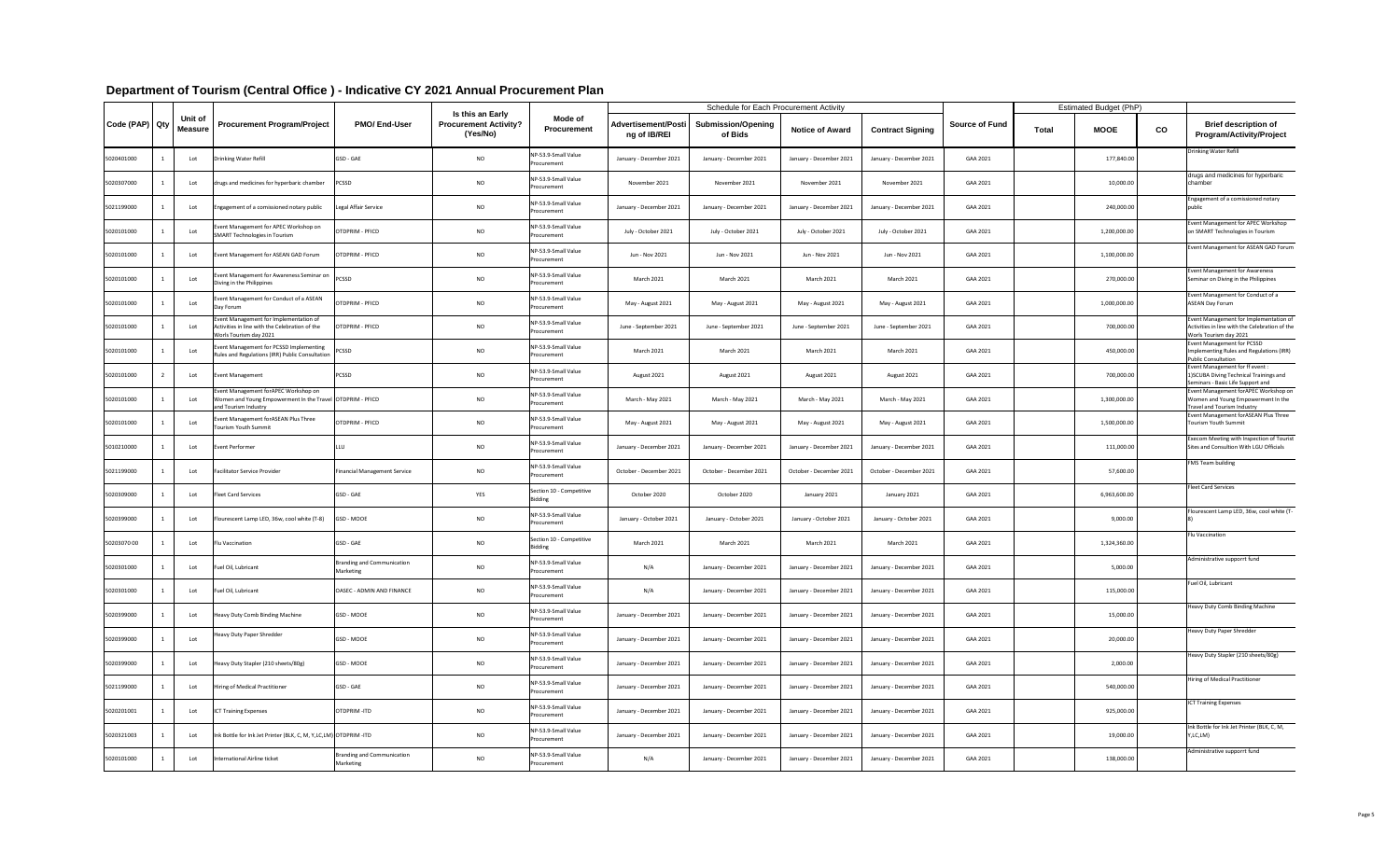| Code (PAP) Qty |  | Unit of<br><b>Measure</b> | <b>Procurement Program/Project</b>                                       | <b>PMO/End-User</b>                 | Is this an Early<br><b>Procurement Activity?</b><br>(Yes/No) | <b>Mode of</b><br><b>Procurement</b>       | <b>Advertisement/Posti</b><br>ng of IB/REI | <b>Schedule for Each Procurement Activity</b><br><b>Submission/Opening</b><br>of Bids | <b>Notice of Award</b>  | <b>Contract Signing</b> | <b>Source of Fund</b> | <b>Total</b> | <b>Estimated Budget (PhP)</b><br><b>MOOE</b> | CO | <b>Brief description of</b><br><b>Program/Activity/Project</b>                                                  |
|----------------|--|---------------------------|--------------------------------------------------------------------------|-------------------------------------|--------------------------------------------------------------|--------------------------------------------|--------------------------------------------|---------------------------------------------------------------------------------------|-------------------------|-------------------------|-----------------------|--------------|----------------------------------------------|----|-----------------------------------------------------------------------------------------------------------------|
| 5020102000     |  | Lot                       | International Airline ticket                                             | <b>Financial Management Service</b> | <b>NO</b>                                                    | NP-53.9-Small Value<br>Procurement         | June - December 2021                       | June - December 2021                                                                  | June - December 2021    | June - December 2021    | GAA 2021              |              | 209,476.59                                   |    | Provision of Technical Assistance to<br>operating Units                                                         |
| 5020101000     |  | Lot                       | International Airline ticket                                             |                                     | <b>NO</b>                                                    | Section 10 - Competitive<br><b>Bidding</b> | N/A                                        | January - December 2021                                                               | January - December 2021 | January - December 2021 | GAA 2021              |              | 11,017,137.12                                |    | International Ticket for LLU:<br>1) Coordination for the participation of<br>Members of Congress to Tourism     |
| 5020101000     |  | Lot                       | International Airline ticket                                             | OD - ASPM                           | <b>NO</b>                                                    | NP-53.9-Small Value<br>Procurement         | N/A                                        | January - December 2021                                                               | January - December 2021 | January - December 2021 | GAA 2021              |              | 150,000.00                                   |    | International Airline ticket                                                                                    |
| 5020101000     |  | Lot                       | International Airline ticket                                             | <b>OTDPRIM - PFICD</b>              | <b>NO</b>                                                    | NP-53.9-Small Value<br>Procurement         | N/A                                        | January - December 2021                                                               | January - December 2021 | January - December 2021 | GAA 2021              |              | 5,000,000.00                                 |    | International Airline ticket                                                                                    |
| 5020101000     |  | Lot                       | International Airline ticket                                             | OASEC - ADMIN AND FINANCE           | <b>NO</b>                                                    | NP-53.9-Small Value<br>Procurement         | N/A                                        | January - December 2021                                                               | January - December 2021 | January - December 2021 | GAA 2021              |              | 180,000.00                                   |    | International Airline ticket                                                                                    |
| 5020101000     |  | Lot                       | International Airline ticket                                             | Internal Audit Service              | <b>NO</b>                                                    | NP-53.9-Small Value<br>Procurement         | <b>March 2021</b>                          | <b>March 2021</b>                                                                     | March 2021              | March 2021              | GAA 2021              |              | 241,795.60                                   |    | <b>PDOT Beijing</b>                                                                                             |
| 5020101000     |  | Lot                       | International Airline ticket                                             | Internal Audit Service              | <b>NO</b>                                                    | NP-53.9-Small Value<br>Procurement         | July 2021                                  | <b>July 2021</b>                                                                      | July 2021               | <b>July 2021</b>        | GAA 2021              |              | 443,875.95                                   |    | PDOT Frankfurt                                                                                                  |
| 5020101000     |  | Lot                       | International Airline ticket                                             | Internal Audit Service              | <b>NO</b>                                                    | NP-53.9-Small Value<br>Procurement         | September 2021                             | September 2021                                                                        | September 2021          | September 2021          | GAA 2021              |              | 276,246.00                                   |    | PDOT Sydney                                                                                                     |
| 5020503000     |  | Lot                       | Internet Subscription Expenses                                           | OTDPRIM-ITD                         | <b>NO</b>                                                    | NP-53.9-Small Value<br>Procurement         | N/A                                        | January - December 2021                                                               | January - December 2021 | January - December 2021 | GAA 2021              |              | 15,900,000.00                                |    | Internet Subciption for:<br>1) Staff<br>2) Executive Lines                                                      |
| 5021202000     |  | Lot                       | Janitorial Services                                                      | <b>GSD - GAE</b>                    | YES                                                          | Section 10 - Competitive<br><b>Bidding</b> | October 2020                               | October 2020                                                                          | January 2021            | January 2021            | GAA 2021              |              | 6,983,500.00                                 |    | Janitorial Services                                                                                             |
| 5020399000     |  | Lot                       | LED Bulb, 13w, 1000 lumen or equivalent,<br>daylight                     | GSD - MOOE                          | <b>NO</b>                                                    | NP-53.9-Small Value<br>Procurement         | January - July 2021                        | January - July 2021                                                                   | January - July 2021     | January - July 2021     | GAA 2021              |              | 55,200.00                                    |    | LED Bulb, 13w, 1000 lumen or equivalent<br>daylight                                                             |
| 5020399000     |  | Lot                       | Luxury Digital Depository Cash (Fire Proof)                              | <b>GSD - MOOE</b>                   | <b>NO</b>                                                    | NP-53.9-Small Value<br>Procurement         | <b>March 2021</b>                          | <b>March 2021</b>                                                                     | March 2021              | March 2021              | GAA 2021              |              | 14,000.00                                    |    | Luxury Digital Depository Cash (Fire Proof)                                                                     |
| 5020301000     |  | Lot                       | Magazine Subscription                                                    | OTDPRIM - PFICD                     | <b>NO</b>                                                    | NP-53.9-Small Value<br>Procurement         | N/A                                        | January - December 2021                                                               | January - December 2021 | January - December 2021 | GAA 2021              |              | 19,500.00                                    |    | Magazine Subscription                                                                                           |
| 5020399000     |  | Lot                       | Magnetic Capacitor (55uf and 40uf)                                       | GSD - MOOE                          | <b>NO</b>                                                    | NP-53.9-Small Value<br>Procurement         | January - July 2021                        | January - July 2021                                                                   | January - July 2021     | January - July 2021     | GAA 2021              |              | 4,800.00                                     |    | Magnetic Capacitor (55uf and 40uf)                                                                              |
| 5020201002     |  | Lot                       | <b>Mailing Expenses</b>                                                  | TDD                                 | <b>NO</b>                                                    | NP-53.9-Small Value<br>Procurement         | January - December 2021                    | January - December 2021                                                               | January - December 2021 | January - December 2021 | GAA 2021              |              | 10,000.00                                    |    | <b>Mailing Expenses</b>                                                                                         |
| 5029901000     |  | Lot                       | Maintenance - Dive Philippine Website                                    | OPMD - DIVE                         | <b>NO</b>                                                    | Section 10 - Competitive<br><b>Bidding</b> | January 2021                               | January 2021                                                                          | January 2021            | January 2021            | GAA 2021              |              | 2,500,000.00                                 |    | Maintenance - Dive Philippine Website                                                                           |
| 5029901000     |  | Lot                       | Maintenance - PHIDEX Website                                             | OPMD - DIVE                         | <b>NO</b>                                                    | Section 10 - Competitive<br><b>Bidding</b> | May 2021                                   | May 2021                                                                              | May 2021                | May 2021                | GAA 2021              |              | 2,500,000.00                                 |    | Maintenance - PHIDEX Website                                                                                    |
| 5029903000     |  | Lot                       | Meals for BAC Meeting Activities                                         | PMD                                 | <b>NO</b>                                                    | NP-53.9-Small Value<br>Procurement         | January - December 2021                    | January - December 2021                                                               | January - December 2021 | January - December 2021 | GAA 2021              |              | 250,000.00                                   |    | Meals for BAC Meeting Activities                                                                                |
| 5020217005     |  | Lot                       | Medical Fees - Laboratory                                                | OTDPRIM-ITD                         | <b>NO</b>                                                    | NP-53.9-Small Value<br>Procurement         | N/A                                        | January - December 2021                                                               | January - December 2021 | January - December 2021 | GAA 2021              |              | 84,000.00                                    |    | Medical Fees - Laboratory                                                                                       |
| 5020307000     |  | Lot                       | Medicines and Medical Supplies for Central<br>Office and Regional Office | GSD - GAE                           | <b>NO</b>                                                    | NP-53.9-Small Value<br>Procurement         | January - December 2021                    | January - December 2021                                                               | January - December 2021 | January - December 2021 | GAA 2021              |              | 600,000.00                                   |    | Medicines and Medical Supplies for<br>Central Office and Regional Office                                        |
| 5010499099     |  | Lot                       | Memorabilia                                                              | HRD                                 | <b>NO</b>                                                    | NP-53.9-Small Value<br>Procurement         | May 2021                                   | May 2021                                                                              | May 2021                | May 2021                | GAA 2021              |              | 3,410,000.00                                 |    | Memorabia for ff:<br>1) Service Milestone<br>2) Retirement Service Incentives                                   |
| 5010499099     |  | Lot                       | Memorabilia                                                              | HRD                                 | <b>NO</b>                                                    | NP-53.9-Small Value<br>Procurement         | September 2021                             | September 2021                                                                        | September 2021          | September 2021          | GAA 2021              |              | 15,000.00                                    |    | <b>Perfect Attendance and Punctuality</b>                                                                       |
| 5021003000     |  | Lot                       | Miscellaneous Expense                                                    | <b>HRD</b>                          | <b>NO</b>                                                    | NP-53.9-Small Value<br>Procurement         | May 2021                                   | May 2021                                                                              | May 2021                | May 2021                | GAA 2021              |              | 10,000.00                                    |    | Service Milestone                                                                                               |
| 5020399000     |  | Lot                       | Mobile Pedestal                                                          | GSD - MOOE                          | <b>NO</b>                                                    | NP-53.9-Small Value<br>Procurement         | February - March 2021                      | February - March 2021                                                                 | February - March 2021   | February - March 2021   | GAA 2021              |              | 12,000.00                                    |    | Mobile Pedestal                                                                                                 |
| 5020399000     |  | Lot                       | Mobile Prepaid Card                                                      | <b>Financial Management Service</b> | <b>NO</b>                                                    | Section 52 - Shopping                      | April - June 2021                          | April - June 2021                                                                     | April - June 2021       | April - June 2021       | GAA 2021              |              | 2,600.00                                     |    | Mobile Prepaid Card for Seminars:<br>1) Seminar on Laws, Rules and Regulation<br>on Government Expenses (LARGE) |
| 5021199000     |  | Lot                       | Motor Vehicle rental                                                     | <b>Financial Management Service</b> | <b>NO</b>                                                    | NP-53.9-Small Value<br>Procurement         | October - December 2021                    | October - December 2021                                                               | October - December 2021 | October - December 2021 | GAA 2021              |              | 80,000.00                                    |    | <b>FMS Team Building - Bus rental</b>                                                                           |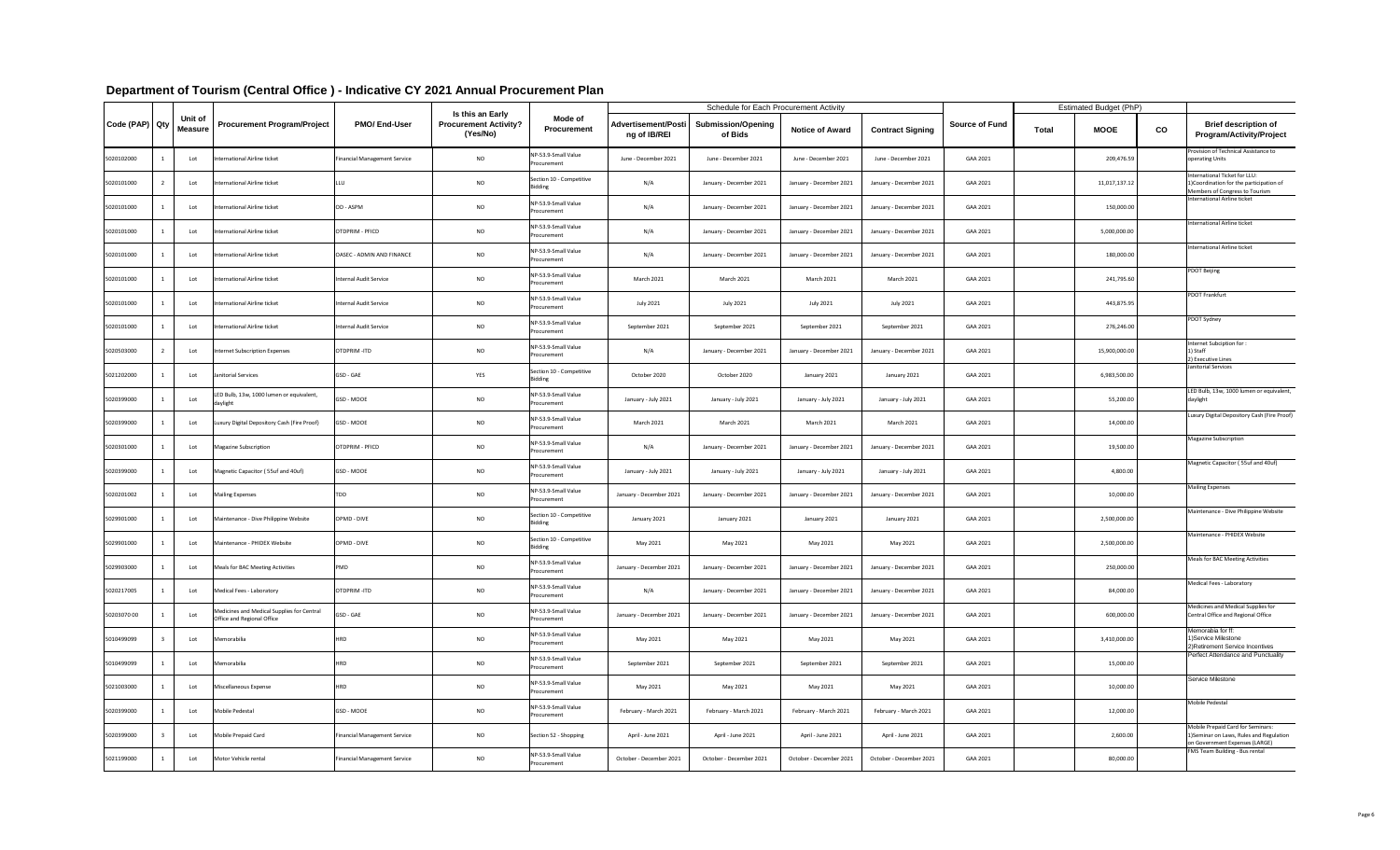|                |                           |                                                                                             |                                         |                                                              |                                            |                                            | <b>Schedule for Each Procurement Activity</b> |                         |                         |                       |              | <b>Estimated Budget (PhP)</b> |    |                                                                                                                           |
|----------------|---------------------------|---------------------------------------------------------------------------------------------|-----------------------------------------|--------------------------------------------------------------|--------------------------------------------|--------------------------------------------|-----------------------------------------------|-------------------------|-------------------------|-----------------------|--------------|-------------------------------|----|---------------------------------------------------------------------------------------------------------------------------|
| Code (PAP) Qty | Unit of<br><b>Measure</b> | <b>Procurement Program/Project</b>                                                          | <b>PMO/End-User</b>                     | Is this an Early<br><b>Procurement Activity?</b><br>(Yes/No) | <b>Mode of</b><br><b>Procurement</b>       | <b>Advertisement/Posti</b><br>ng of IB/REI | <b>Submission/Opening</b><br>of Bids          | <b>Notice of Award</b>  | <b>Contract Signing</b> | <b>Source of Fund</b> | <b>Total</b> | <b>MOOE</b>                   | co | <b>Brief description of</b><br><b>Program/Activity/Project</b>                                                            |
| 5021199000     | Lot                       | Motor Vehicle rental                                                                        |                                         | <b>NO</b>                                                    | NP-53.9-Small Value<br>Procurement         | January 2021                               | January 2021                                  | January 2021            | January 2021            | GAA 2021              |              | 1,431,109.00                  |    | Various Motor Vechicle Rental :<br>1) Attendance of Regional Offices in Budget<br>Hearing Pre Plenary and Plenary in both |
| 5021199000     | Lot                       | Motor Vehicle rental                                                                        | TDD                                     | <b>NO</b>                                                    | NP-53.9-Small Value<br>Procurement         | May 2021                                   | May 2021                                      | May 2021                | May 2021                | GAA 2021              |              | 80,000.00                     |    | Seminar Workshop on Sustainable<br><b>Tourism Development</b>                                                             |
| 5021199000     | Lot                       | Motor Vehicle rental                                                                        | TDD                                     | <b>NO</b>                                                    | NP-53.9-Small Value<br>Procurement         | June - September 2021                      | June - September 2021                         | June - September 2021   | June - September 2021   | GAA 2021              |              | 30,000.00                     |    | Health and Safety Seminar<br>(Seminar/Training on Infectious Diseases)                                                    |
| 5021199000     | Lot                       | Motor Vehicle rental                                                                        | TDD                                     | <b>NO</b>                                                    | NP-53.9-Small Value<br>Procurement         | November 2021                              | November 2021                                 | November 2021           | November 2021           | GAA 2021              |              | 100,000.00                    |    | Disaster Risk Reduction Seminar - Training<br>for DOT Employees                                                           |
| 5029905004     | Lot                       | <b>Network Printing</b>                                                                     | GSD - GAE                               | YES                                                          | Section 10 - Competitive<br><b>Bidding</b> | October 2020                               | October 2020                                  | January 2021            | January 2021            | GAA 2021              |              | 5,010,360.00                  |    | <b>Network Printing</b>                                                                                                   |
| 5020201002     | Lot                       | New Normal Essentials (foot mat, gloves, plastic TDD<br>cover, acetate, disinfectant spray) |                                         | <b>NO</b>                                                    | NP-53.9-Small Value<br>Procurement         | January - December 2021                    | January - December 2021                       | January - December 2021 | January - December 2021 | GAA 2021              |              | 30,000.00                     |    | New Normal Essentials (foot mat, gloves,<br>plastic cover, acetate, disinfectant spray)                                   |
| 5020301000     | Lot                       | News paper Subscription                                                                     | Branding and Communication<br>Marketing | <b>NO</b>                                                    | NP-53.9-Small Value<br>Procurement         | N/A                                        | January - December 2021                       | January - December 2021 | January - December 2021 | GAA 2021              |              | 50,000.00                     |    | Administrative supporrt fund                                                                                              |
| 5020301000     | Lot                       | News paper Subscription                                                                     | OTDPRIM - PFICD                         | <b>NO</b>                                                    | NP-53.9-Small Value<br>Procurement         | N/A                                        | January - December 2021                       | January - December 2021 | January - December 2021 | GAA 2021              |              | 22,000.00                     |    | News paper Subscription                                                                                                   |
| 5020301000     | Lot                       | News paper Subscription                                                                     | OASEC - ADMIN AND FINANCE               | <b>NO</b>                                                    | NP-53.9-Small Value<br>Procurement         | N/A                                        | January - December 2021                       | January - December 2021 | January - December 2021 | GAA 2021              |              | 25,000.00                     |    | News paper Subscription                                                                                                   |
| 5020399000     | Lot                       | Numbering Machines / Self inking stamps                                                     | GSD - MOOE                              | <b>NO</b>                                                    | NP-53.9-Small Value<br>Procurement         | January - December 2021                    | January - December 2021                       | January - December 2021 | January - December 2021 | GAA 2021              |              | 5,000.00                      |    | Numbering Machines / Self inking stamps                                                                                   |
| 5020301000     | Lot                       | Office Supplies and Materials (Available to PS-<br>DBM)                                     | <b>Planning Service</b>                 | <b>NO</b>                                                    | NP-53.5 Agency-to-Agency                   | N/A                                        | January - December 2021                       | January - December 2021 | January - December 2021 | GAA 2021              |              | 175,396.57                    |    | Office Supplies and Materials (Available to<br>PS-DBM)                                                                    |
| 5020301000     | Lot                       | Office Supplies and Materials (Available to PS-<br>DBM)                                     | <b>TDD</b>                              | <b>NO</b>                                                    | NP-53.5 Agency-to-Agency                   | N/A                                        | January - December 2021                       | January - December 2021 | January - December 2021 | GAA 2021              |              | 78,112.90                     |    | Office Supplies and Materials (Available to<br>PS-DBM)                                                                    |
| 5020301000     | Lot                       | Office Supplies and Materials (Available to PS-<br>DBM)                                     | Branding and Communication<br>Marketing | <b>NO</b>                                                    | Section 10 - Competitive<br><b>Bidding</b> | N/A                                        | January - December 2021                       | January - December 2021 | January - December 2021 | GAA 2021              |              | 65,403.03                     |    | Office Supplies and Materials (Available to<br>PS-DBM)                                                                    |
| 5020301000     | Lot                       | Office Supplies and Materials (Available to PS-                                             | GSD - MOOE                              | <b>NO</b>                                                    | Section 10 - Competitive<br><b>Bidding</b> | N/A                                        | January - December 2021                       | January - December 2021 | January - December 2021 | GAA 2021              |              | 539,813.43                    |    | Office Supplies and Materials (Available to<br>PS-DBM)                                                                    |
| 5020301000     | Lot                       | Office Supplies and Materials (Available to PS-<br>DBM)                                     | <b>Financial Management Service</b>     | <b>NO</b>                                                    | NP-53.5 Agency-to-Agency                   | N/A                                        | January - December 2021                       | January - December 2021 | January - December 2021 | GAA 2021              |              | 1,417,030.35                  |    | Office Supplies and Materials (Available to<br>PS-DBM)                                                                    |
| 5020301000     | Lot                       | Office Supplies and Materials (Available to PS-<br>DBM)                                     | PMD                                     | <b>NO</b>                                                    | NP-53.5 Agency-to-Agency                   | N/A                                        | January - December 2021                       | January - December 2021 | January - December 2021 | GAA 2021              |              | 413,000.00                    |    | Office Supplies and Materials (Available to<br>PS-DBM)                                                                    |
| 5020301000     | Lot                       | Office Supplies and Materials (Available to PS-<br>DBM)                                     | <b>OPAA</b>                             | <b>NO</b>                                                    | NP-53.5 Agency-to-Agency                   | N/A                                        | January - December 2021                       | January - December 2021 | January - December 2021 | GAA 2021              |              | 500,010.61                    |    | Office Supplies and Materials (Available to<br>PS-DBM)                                                                    |
| 5020301000     | Lot                       | Office Supplies and Materials (Available to PS-<br>DBM)                                     | <b>PCSSD</b>                            | <b>NO</b>                                                    | NP-53.5 Agency-to-Agency                   | N/A                                        | January - December 2021                       | January - December 2021 | January - December 2021 | GAA 2021              |              | 62,138.83                     |    | Office Supplies and Materials (Available to<br>PS-DBM)                                                                    |
| 5020301000     | Lot                       | Office Supplies and Materials (Available to PS-<br>DBM)<br>$\mathbf{v}$                     | OASEC - ADMIN AND FINANCE               | <b>NO</b>                                                    | NP-53.5 Agency-to-Agency                   | N/A                                        | January - December 2021                       | January - December 2021 | January - December 2021 | GAA 2021              |              | 110,267.27                    |    | Office Supplies and Materials (Available to<br>PS-DBM)                                                                    |
| 5020301000     | Lot                       | Office Supplies and Materials (Available to PS-<br>DBM)                                     | nternal Audit Service                   | <b>NO</b>                                                    | NP-53.5 Agency-to-Agency                   | N/A                                        | January - December 2021                       | January - December 2021 | January - December 2021 | GAA 2021              |              | 136,883.68                    |    | Office Supplies and Materials (Available to<br>PS-DBM)                                                                    |
| 5020301000     | Pcs                       | Office Supplies and Materials (Available to PS-<br>DBM)                                     | OD - ASPM                               | <b>NO</b>                                                    | NP-53.5 Agency-to-Agency                   | N/A                                        | January - December 2021                       | January - December 2021 | January - December 2021 | GAA 2021              |              | 278,619.00                    |    | Office Supplies and Materials (Available to<br>PS-DBM)                                                                    |
| 5020301000     | Pcs                       | Office Supplies and Materials (Available to PS-<br>DBM)                                     | OPMD - DIVE                             | <b>NO</b>                                                    | NP-53.5 Agency-to-Agency                   | N/A                                        | January - December 2021                       | January - December 2021 | January - December 2021 | GAA 2021              |              | 35,688.08                     |    | Office Supplies and Materials (Available to<br>PS-DBM)                                                                    |
| 5020302000     | Lot                       | Official receipt (Accountable Form)                                                         | <b>GSD - MOOE</b>                       | <b>NO</b>                                                    | Section 52 - Shopping                      | N/A                                        | <b>July 2021</b>                              | <b>July 2021</b>        | <b>July 2021</b>        | GAA 2021              |              | 12,000.00                     |    | Official receipt (Accountable Form)                                                                                       |
| 5029908000     | Lot                       | Online Subscription of digital                                                              | <b>OPAA</b>                             | <b>NO</b>                                                    | NP-53.9-Small Value<br>Procurement         | January - December 2021                    | January - December 2021                       | January - December 2021 | January - December 2021 | GAA 2021              |              | 150,000.00                    |    | Online Subscription of digital                                                                                            |
| 5020301002     | Lot                       | Other Supplies and Materials                                                                | <b>PMD</b>                              | <b>NO</b>                                                    | NP-53.9-Small Value<br>Procurement         | N/A                                        | January - December 2021                       | January - December 2021 | January - December 2021 | GAA 2021              |              | 106,000.00                    |    | Supplies for PMD:<br>1) Hard Bound Expand P183: P200ing folder<br>2) DOT (Logo) A4 Letterhead                             |
| 5020301002     | Lot                       | Other Supplies and Materials                                                                | ILLU                                    | <b>NO</b>                                                    | NP-53.9-Small Value<br>Procurement         | N/A                                        | January - December 2021                       | January - December 2021 | January - December 2021 | GAA 2021              |              | 25,765.00                     |    | Supplie for LLU:<br>1) LLU's Strategic Planning Workshop<br>2) Whiteboard Double Face with Reversible                     |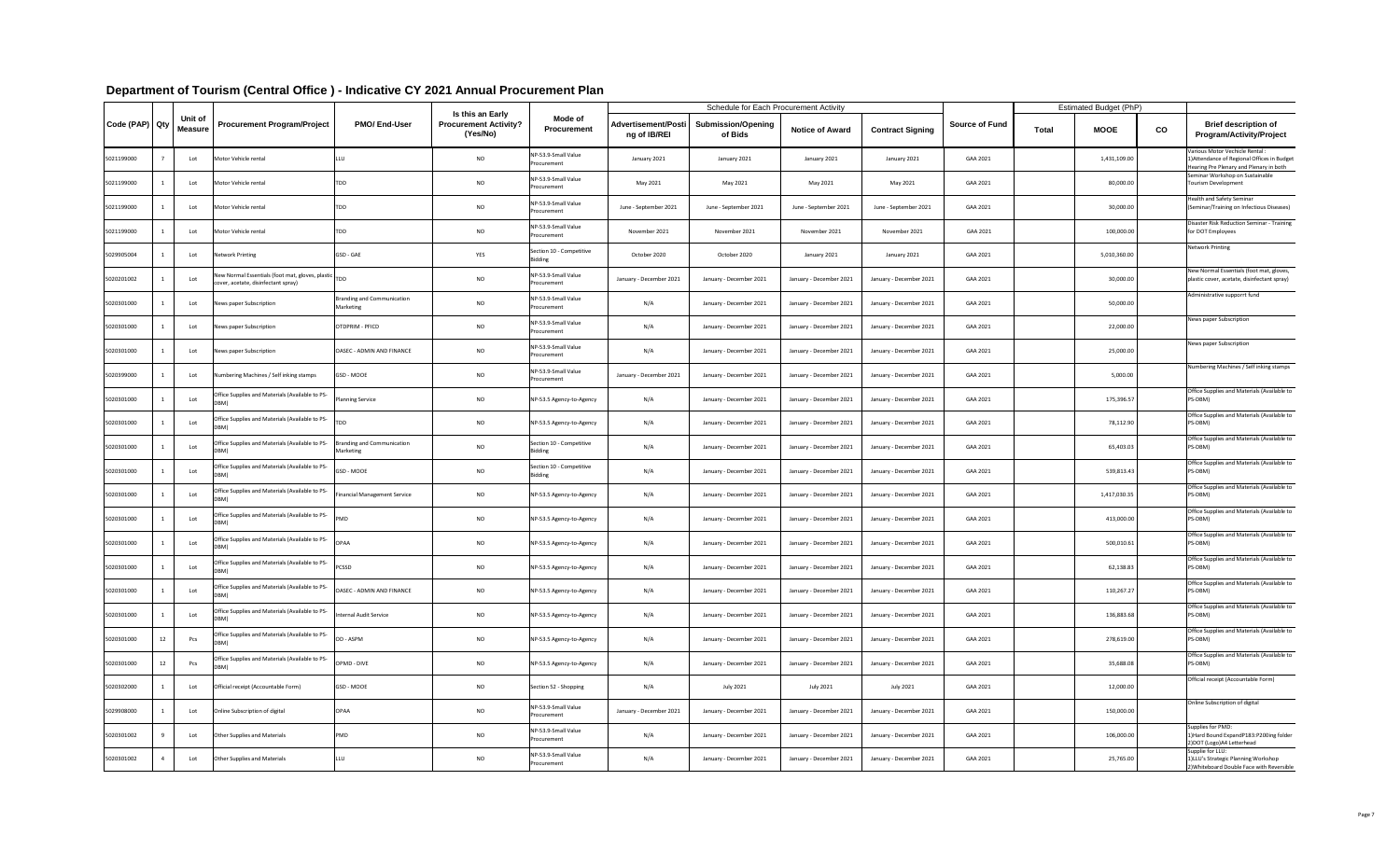|                                |    |                |                                                              |                           |                                                              |                                    |                                            | <b>Schedule for Each Procurement Activity</b> |                         |                         |                       | <b>Estimated Budget (PhP)</b> |    |                                                                                                                                                                                                                                                                                                                                                                                                                                                                                                                                                                          |
|--------------------------------|----|----------------|--------------------------------------------------------------|---------------------------|--------------------------------------------------------------|------------------------------------|--------------------------------------------|-----------------------------------------------|-------------------------|-------------------------|-----------------------|-------------------------------|----|--------------------------------------------------------------------------------------------------------------------------------------------------------------------------------------------------------------------------------------------------------------------------------------------------------------------------------------------------------------------------------------------------------------------------------------------------------------------------------------------------------------------------------------------------------------------------|
| Code (PAP)   Qty   Weasure   ' |    | <b>Unit of</b> | <b>Procurement Program/Project</b>                           | <b>PMO/End-User</b>       | Is this an Early<br><b>Procurement Activity?</b><br>(Yes/No) | Mode of<br><b>Procurement</b>      | <b>Advertisement/Posti</b><br>ng of IB/REI | <b>Submission/Opening</b><br>of Bids          | <b>Notice of Award</b>  | <b>Contract Signing</b> | <b>Source of Fund</b> | <b>MOOE</b><br><b>Total</b>   | co | <b>Brief description of</b><br><b>Program/Activity/Project</b>                                                                                                                                                                                                                                                                                                                                                                                                                                                                                                           |
| 5020301002                     |    | Lot            | Other Supplies and Materials                                 | <b>TDD</b>                | <b>NO</b>                                                    | NP-53.9-Small Value<br>Procurement | April 2021                                 | April 2021                                    | April 2021              | April 2021              | GAA 2021              | 30,000.00                     |    | <b>Training Modules</b>                                                                                                                                                                                                                                                                                                                                                                                                                                                                                                                                                  |
| 5020301002                     |    | Lot            | Other Supplies and Materials                                 | <b>TDD</b>                | <b>NO</b>                                                    | NP-53.9-Small Value<br>Procurement | February 2021                              | February 2021                                 | February 2021           | February 2021           | GAA 2021              | 30,000.00                     |    | <b>Trainign Modules</b>                                                                                                                                                                                                                                                                                                                                                                                                                                                                                                                                                  |
| 5020301002                     |    | Lot            | Other Supplies and Materials                                 | <b>TDD</b>                | <b>NO</b>                                                    | NP-53.9-Small Value<br>Procurement | June - September 2021                      | June - September 2021                         | June - September 2021   | June - September 2021   | GAA 2021              | 70,000.00                     |    | <b>Trainign Modules</b>                                                                                                                                                                                                                                                                                                                                                                                                                                                                                                                                                  |
| 5020301002                     |    | Lot            | Other Supplies and Materials                                 | <b>TDD</b>                | <b>NO</b>                                                    | NP-53.9-Small Value<br>Procurement | October 2021                               | October 2021                                  | October 2021            | October 2021            | GAA 2021              | 50,000.00                     |    | Trainign Modules (Coaching and<br>Mentoring)                                                                                                                                                                                                                                                                                                                                                                                                                                                                                                                             |
| 5020301002                     |    | Lot            | Other Supplies and Materials                                 | <b>TDD</b>                | <b>NO</b>                                                    | NP-53.9-Small Value<br>Procurement | <b>July 2021</b>                           | <b>July 2021</b>                              | <b>July 2021</b>        | July 2021               | GAA 2021              | 30,000.00                     |    | Trainign Modules (Training Course on<br>Public Sector Continuity of Service<br>Management)                                                                                                                                                                                                                                                                                                                                                                                                                                                                               |
| 5020301002                     |    | Lot            | Other Supplies and Materials                                 | TDD                       | <b>NO</b>                                                    | NP-53.9-Small Value<br>Procurement | November 2021                              | November 2021                                 | November 2021           | November 2021           | GAA 2021              | 30,000.00                     |    | Trainign Modules (Disaster Risk Reduction<br>Seminar - Training for DOT Employees)                                                                                                                                                                                                                                                                                                                                                                                                                                                                                       |
| 5020301002                     |    | unit           | Other Supplies and Materials                                 | OD - ASPM                 | <b>NO</b>                                                    | NP-53.9-Small Value<br>Procurement | N/A                                        | January - December 2021                       | January - December 2021 | January - December 2021 | GAA 2021              | 13,625.00                     |    | Various Supplies for OD-ASPM :<br>1) Hi-Tecpoint V5 Grip - Liquid Ink Rollerball<br>pen - Blue - Fine Tip<br>2) Heavy Duty Dater Stamp With Received<br><b>Text Office</b><br>3) Tape Flags 680-9 "Sign Here"<br>4) Storage Box w/ Lid black Legal<br>5) Hard bound expanding folder (Arch File<br>Folder)                                                                                                                                                                                                                                                               |
| 5020301002                     | 10 | Lot            | Other Supplies and Materials                                 | OTDPRIM - SEAIMD          | <b>NO</b>                                                    | NP-53.9-Small Value<br>Procurement | N/A                                        | January - December 2021                       | January - December 2021 | January - December 2021 | GAA 2021              | 357,400.00                    |    | Various Supplies :<br>1) TRASH BAG, Black, XL (1,500 pieces)<br>2) SANDO BAG, XL (1,500 pieces)<br>3) MIMEO Paper, A4 (100 boxes)<br>4) EMERGENCY LIGHT, Automatic, OMNI,<br>AEL-3038 (1 piece)<br>5) EXTENSION CORD, OMNI, 6-gang, 6 feet<br>(4 pieces)<br>6)RISO INK (20 pieces)<br>7) TONER CART, SHARP MX-3100N, Black<br>$(11$ pieces)<br>8) TONER CART, SHARP MX-3100N,<br>Magenta (8 pieces)<br>9) TONER CART, SHARP MX-3100N, Cyan (8<br>pieces)<br>10) TONER CART, SHARP MX-3100N,<br>Yellow (8 pieces)<br>11) EXIT SIGNAGE, OMNI, LED 3W, acrylic<br>(1 piece) |
| 5020301002                     |    | Lot            | Other Supplies and Materials                                 | OTDPRIM-ITD               | <b>NO</b>                                                    | NP-53.9-Small Value<br>Procurement | N/A                                        | January - December 2021                       | January - December 2021 | January - December 2021 | GAA 2021              | 118,000.00                    |    | <b>Other Supplies and Materials</b>                                                                                                                                                                                                                                                                                                                                                                                                                                                                                                                                      |
| 5020301002                     |    | Lot            | Other Supplies and Materials (Not - Availabale<br>o PS-DBM)  | PCSSD                     | <b>NO</b>                                                    | NP-53.9-Small Value<br>Procurement | N/A                                        | January - December 2021                       | January - December 2021 | January - December 2021 | GAA 2021              | 97,792.07                     |    | Various Supplies for PCSSD:                                                                                                                                                                                                                                                                                                                                                                                                                                                                                                                                              |
| 5020301002                     |    | Lot            | Other Supplies and Materials (Not - Availabale<br>to PS-DBM) | <b>HRD</b>                | <b>NO</b>                                                    | NP-53.9-Small Value<br>Procurement | N/A                                        | January - December 2021                       | January - December 2021 | January - December 2021 | GAA 2021              | 73,923.20                     |    | Other Supplies and Materials (Not -<br>Availabale to PS-DBM)                                                                                                                                                                                                                                                                                                                                                                                                                                                                                                             |
| 5020301002                     |    | Lot            | Other Supplies and Materials (Not - Availabale<br>o PS-DBM)  | OD - ASPM                 | <b>NO</b>                                                    | NP-53.9-Small Value<br>Procurement | N/A                                        | January - December 2021                       | January - December 2021 | January - December 2021 | GAA 2021              | 24,400.00                     |    | Various Offoce Suppies for OD ASPM                                                                                                                                                                                                                                                                                                                                                                                                                                                                                                                                       |
| 5020399000                     |    | Lot            | other supplies and materials                                 | <b>PCSSD</b>              | <b>NO</b>                                                    | NP-53.9-Small Value<br>Procurement | November 2021                              | November 2021                                 | November 2021           | November 2021           | GAA 2021              | 470,000.00                    |    | 1) consumables for hyperbaric<br>chamber, air quality inspection device,<br>PCSSD Scuba gears<br>2) Acquisition of ampoules for Airlab                                                                                                                                                                                                                                                                                                                                                                                                                                   |
| 5020399000                     |    | Lot            | Other Supplies and Materials (Not - Availabale<br>o PS-DBM)  | OASEC - ADMIN AND FINANCE | <b>NO</b>                                                    | NP-53.9-Small Value<br>Procurement | N/A                                        | January - December 2021                       | January - December 2021 | January - December 2021 | GAA 2021              | 20,000.00                     |    | Other Supplies and Materials (Not -<br>Availabale to PS-DBM)                                                                                                                                                                                                                                                                                                                                                                                                                                                                                                             |
| 5020399000                     |    | Lot            | P.O. Box Rental                                              | GSD - MOOE                | <b>NO</b>                                                    | NP-53.9-Small Value<br>Procurement | January - December 2021                    | January - December 2021                       | January - December 2021 | January - December 2021 | GAA 2021              | 2,000.00                      |    | P.O. Box Rental                                                                                                                                                                                                                                                                                                                                                                                                                                                                                                                                                          |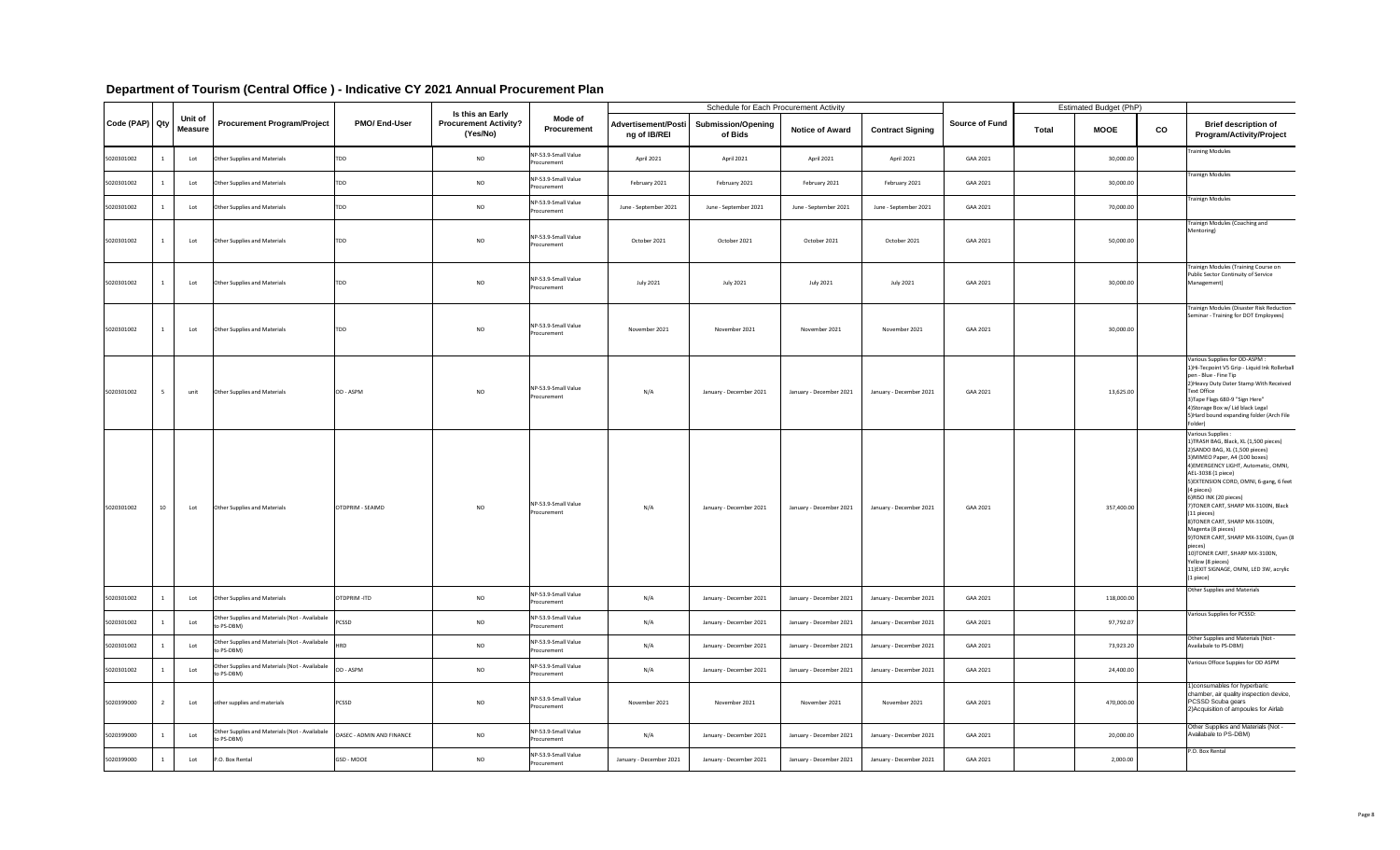|                |      |                           |                                                                                                                                                   |                                                |                                                                     |                                            |                                            | <b>Schedule for Each Procurement Activity</b> |                          |                          |                       |              | <b>Estimated Budget (PhP)</b> |    |                                                                                                                                                          |
|----------------|------|---------------------------|---------------------------------------------------------------------------------------------------------------------------------------------------|------------------------------------------------|---------------------------------------------------------------------|--------------------------------------------|--------------------------------------------|-----------------------------------------------|--------------------------|--------------------------|-----------------------|--------------|-------------------------------|----|----------------------------------------------------------------------------------------------------------------------------------------------------------|
| Code (PAP) Qty |      | Unit of<br><b>Measure</b> | <b>Procurement Program/Project</b>                                                                                                                | <b>PMO/End-User</b>                            | <b>Is this an Early</b><br><b>Procurement Activity?</b><br>(Yes/No) | <b>Mode of</b><br><b>Procurement</b>       | <b>Advertisement/Posti</b><br>ng of IB/REI | <b>Submission/Opening</b><br>of Bids          | <b>Notice of Award</b>   | <b>Contract Signing</b>  | <b>Source of Fund</b> | <b>Total</b> | <b>MOOE</b>                   | CO | <b>Brief description of</b><br><b>Program/Activity/Project</b>                                                                                           |
| 5020399000     |      | Lot                       | Paper Cut Board (Wood, A3 Size)                                                                                                                   | GSD - MOOE                                     | <b>NO</b>                                                           | NP-53.9-Small Value<br>Procurement         | January - December 2021                    | January - December 2021                       | January - December 2021  | January - December 2021  | GAA 2021              |              | 1,000.00                      |    | Paper Cut Board (Wood, A3 Size)                                                                                                                          |
| 5020399000     |      | Lot                       | Participation to Trainings                                                                                                                        | <b>Branding and Communication</b><br>Marketing | <b>NO</b>                                                           | Section 10 - Competitive<br><b>Bidding</b> | January - December 2021                    | January - December 2021                       | January - December 2021  | January - December 2021  | GAA 2021              |              | 3,575,000.00                  |    | Participation to Trainings                                                                                                                               |
| 5021199000     |      | Lot                       | <b>PCSSD Mothly Board Meeting</b>                                                                                                                 | <b>PCSSD</b>                                   | <b>NO</b>                                                           | NP-53.9-Small Value<br>Procurement         | January - December 2021                    | January - December 2021                       | January - December 2021  | January - December 2021  | GAA 2021              |              | 1,004,000.00                  |    | Administrative Support Fund                                                                                                                              |
| 5021199000     |      | Lot                       | Pest Control Services                                                                                                                             | <b>GSD - GAE</b>                               | YES                                                                 | NP-53.9-Small Value<br>Procurement         | October 2020                               | October 2020                                  | January 2021             | January 2021             | GAA 2021              |              | 96,000.00                     |    | Pest Control Services                                                                                                                                    |
| 5020399000     |      | Lot                       | Pitney Bowes Flourescent Red PBI Ink Cartridge GSD - MOOE                                                                                         |                                                | <b>NO</b>                                                           | NP-53.9-Small Value<br>Procurement         | February - March 2021                      | February - March 2021                         | February - March 2021    | February - March 2021    | GAA 2021              |              | 22,500.00                     |    | Pitney Bowes Flourescent Red PBI Ink<br>Cartridge                                                                                                        |
| 5020399000     |      | Lot                       | Other Supplies and Materials (Not - Availabale<br>to PS-DBM)                                                                                      | GSD - MOOE                                     | <b>NO</b>                                                           | Section 52 - Shopping                      | January - December 2021                    | January - December 2021                       | January - December 2021  | January - December 2021  | GAA 2021              |              | 3,500.00                      |    | Other Supplies and Materials (Not -<br>Availabale to PS-DBM)                                                                                             |
| 5020307000     |      | Lot                       | <b>Pneumococcal Vaccine</b>                                                                                                                       | GSD - GAE                                      | <b>NO</b>                                                           | Section 10 - Competitive<br><b>Bidding</b> | April 2021                                 | April 2021                                    | April 2021               | April 2021               | GAA 2021              |              | 2,339,750.00                  |    | <b>Pneumococcal Vaccine</b>                                                                                                                              |
| 5029901000     |      | Lot                       | PR Service for Dive Philippines Digital Media<br>Campaign                                                                                         | OPMD - DIVE                                    | <b>NO</b>                                                           | Section 10 - Competitive<br><b>Bidding</b> | January 2021                               | January 2021                                  | January 2021             | January 2021             | GAA 2021              |              | 17,580,000.00                 |    | PR Service for Dive Philippines Digital<br>Media Campaign                                                                                                |
| 5029901000     |      | $I$ ot                    | PR Service for Philippine International Dive Expo OPMD - DIVE<br>(PHIDEX) 2021                                                                    |                                                | NO                                                                  | Section 10 - Competitive<br><b>Bidding</b> | May 2021                                   | May 2021                                      | May 2021                 | May 2021                 | GAA 2021              |              | 17,580,000.00                 |    | PR Service for Philippine International Dive<br>Expo (PHIDEX) 2021                                                                                       |
| 5020399000     |      | Lot                       | Preventive Maintenance for Postage-Metered<br>Machine                                                                                             | GSD - MOOE                                     | <b>NO</b>                                                           | NP-53.9-Small Value<br>Procurement         | January - December 2021                    | January - December 2021                       | January - December 2021  | January - December 2021  | GAA 2021              |              | 6,000.00                      |    | Preventive Maintenance for Postage-<br><b>Metered Machine</b>                                                                                            |
| 5029902000     |      | Lot                       | Printing and Publication of IEC Materials                                                                                                         | <b>PCSSD</b>                                   | <b>NO</b>                                                           | NP-53.9-Small Value<br>Procurement         | April - June 2021                          | April - June 2021                             | April - June 2021        | April - June 2021        | GAA 2021              |              | 120,000.00                    |    | Printing and Publication of IEC Materials                                                                                                                |
| 5029902000     |      | Lot                       | <b>Printing Service</b>                                                                                                                           | LLU                                            | <b>NO</b>                                                           | NP-53.9-Small Value<br>Procurement         | January - December 2021                    | January - December 2021                       | January - December 2021  | January - December 2021  | GAA 2021              |              | 195,000.00                    |    | Printing service for :<br>1) Business Cards<br>2) Tourism Act of 2009                                                                                    |
| 5029902000     |      | Lot                       | <b>Printing service</b>                                                                                                                           | HRD                                            | <b>NO</b>                                                           | NP-53.9-Small Value<br>Procurement         | January - December 2021                    | January - December 2021                       | January - December 2021  | January - December 2021  | GAA 2021              |              | 24,000.00                     |    | Printing service                                                                                                                                         |
| 5029902000     | 1000 | сору                      | Printing service                                                                                                                                  | <b>Planning Service</b>                        | <b>NO</b>                                                           | NP-53.9-Small Value<br>Procurement         | March 2021                                 | <b>March 2021</b>                             | <b>March 2021</b>        | <b>March 2021</b>        | GAA 2021              |              | 800,000.00                    |    | Production of Accomplishment Report                                                                                                                      |
| 5029902000     |      | Lot                       | Printing service for DOT Tourism Research<br>Journal                                                                                              | OTDPRIM - PFICD                                | <b>NO</b>                                                           | NP-53.9-Small Value<br>Procurement         | January - December 2021                    | January - December 2021                       | January - December 2021  | January - December 2021  | GAA 2021              |              | 170,000.00                    |    | Printing service for DOT Tourism Research<br>Journal                                                                                                     |
| 5029902000     |      | Lot                       | Printing service of IEC Materials                                                                                                                 | <b>PCSSD</b>                                   | <b>NO</b>                                                           | NP-53.9-Small Value<br>Procurement         | April - June 2021                          | April - June 2021                             | April - June 2021        | April - June 2021        | GAA 2021              |              | 50,000.00                     |    | Printing service of IEC Materials                                                                                                                        |
| 5021199000     |      | Lot                       | Procurement of an Audio-Visual Creator/Editor<br>for the Audio-Visual Training Material on the<br>Standard Local Tourism Statistics System (Phase | OTDPRIM - SEAIMD                               | <b>NO</b>                                                           | NP-53.9-Small Value<br>Procurement         | June - August 2021                         | June - August 2021                            | June - August 2021       | June - August 2021       | GAA 2021              |              | 500,000.00                    |    | Procurement of an Audio-Visual<br>Creator/Editor for the Audio-Visual<br>Training Material on the Standard Local<br>Tourism Statistics System (Phase II) |
| 5021305003     |      | Lot                       | Procurement of RT-PCR Test                                                                                                                        | Legal Affair Service                           | <b>NO</b>                                                           | NP-53.9-Small Value<br>Procurement         | N/A                                        | January - June 2021                           | January - June 2021      | January - June 2021      | GAA 2021              |              | 128,000.00                    |    | Procurement of RT-PCR Test                                                                                                                               |
| 5021199000     |      | Lot                       | Procurement of Services of a Temporary<br>Storage Provider and Logistics for the<br>transmission of arrival/departure cards                       | OTDPRIM - SEAIMD                               | <b>YES</b>                                                          | NP-53.9-Small Value<br>Procurement         | January 2021                               | January 2021                                  | February 202             | February 2021            | GAA 2021              |              | 400,000.00                    |    | Procurement of Services of a Temporary<br>Storage Provider and Logistics for the<br>transmission of arrival/departure cards                              |
| 5020101000     |      | Lot                       | Production Company for Capacity Development OTDPRIM - PFICD<br>on Sustainable Tourism Development                                                 |                                                | <b>NO</b>                                                           | Section 10 - Competitive<br><b>Bidding</b> | January - May 2021                         | January - May 2021                            | January - May 2021       | January - May 2021       | GAA 2021              |              | 3,000,000.00                  |    | Production Company for Capacity<br>Development on Sustainable Tourism<br>Development                                                                     |
| 5020399000     |      | Lot                       | Promotional Materials (Flash Drive   Eco bag<br>with DOT Logo                                                                                     | <b>Financial Management Service</b>            | <b>NO</b>                                                           | NP-53.9-Small Value<br>Procurement         | November - December 2021                   | November - December 2021                      | November - December 2021 | November - December 2021 | GAA 2021              |              | 27,500.00                     |    | Closing of Books and Online Submission of<br><b>Financial Reports</b>                                                                                    |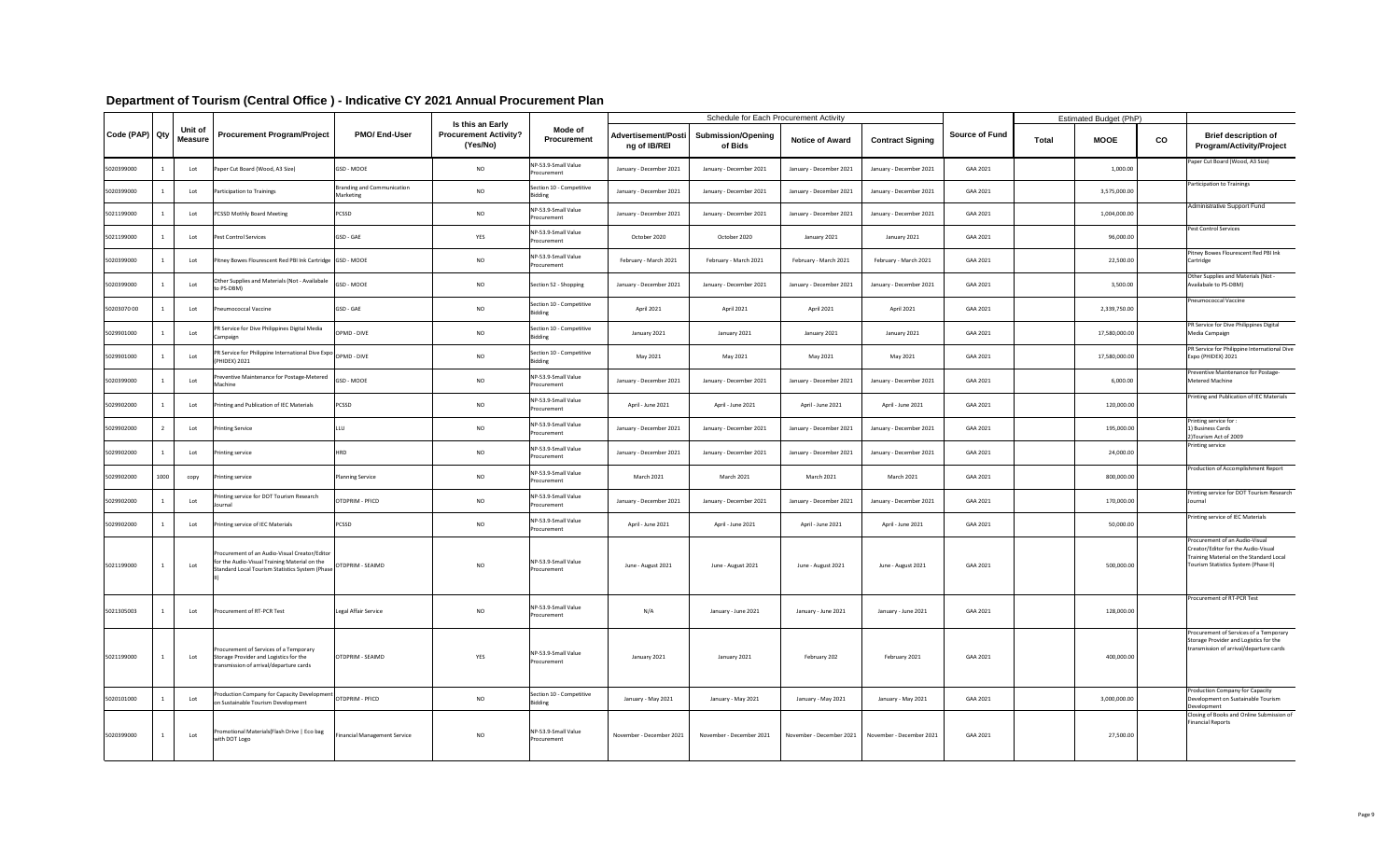|                |                           |                                                                                                           |                                         |                                                              |                                            |                                            | <b>Schedule for Each Procurement Activity</b> |                         |                         |                       |              | <b>Estimated Budget (PhP)</b> |    |                                                                                                                  |
|----------------|---------------------------|-----------------------------------------------------------------------------------------------------------|-----------------------------------------|--------------------------------------------------------------|--------------------------------------------|--------------------------------------------|-----------------------------------------------|-------------------------|-------------------------|-----------------------|--------------|-------------------------------|----|------------------------------------------------------------------------------------------------------------------|
| Code (PAP) Qty | Unit of<br><b>Measure</b> | <b>Procurement Program/Project</b>                                                                        | <b>PMO/End-User</b>                     | Is this an Early<br><b>Procurement Activity?</b><br>(Yes/No) | <b>Mode of</b><br><b>Procurement</b>       | <b>Advertisement/Posti</b><br>ng of IB/REI | <b>Submission/Opening</b><br>of Bids          | <b>Notice of Award</b>  | <b>Contract Signing</b> | <b>Source of Fund</b> | <b>Total</b> | <b>MOOE</b>                   | CO | <b>Brief description of</b><br><b>Program/Activity/Project</b>                                                   |
| 5029902000     | Lot                       | Publication service for Development of an IEC<br>material on GAD Best Practices of ASEAN<br>Member States | OTDPRIM - PFICD                         | <b>NO</b>                                                    | Section 10 - Competitive<br><b>Bidding</b> | July - November 2021                       | July - November 2021                          | July - November 2021    | July - November 2021    | GAA 2021              |              | 1,600,000.00                  |    | Publication service for Development of an<br>IEC material on GAD Best Practices of<br><b>ASEAN Member States</b> |
| 5029902000     | Lot                       | Purchase and Printing of Production of public<br>relation materials                                       |                                         | <b>NO</b>                                                    | NP-53.9-Small Value<br>Procurement         | January - December 2021                    | January - December 2021                       | January - December 2021 | January - December 2021 | GAA 2021              |              | 350,000.00                    |    | Purchase and Printing of Production of<br>public relation materials                                              |
| 5021305003     | Lot                       | Purchase of Pocket Wifi for Adminisrative Staff   Legal Affair Service                                    |                                         | <b>NO</b>                                                    | NP-53.9-Small Value<br>Procurement         | N/A                                        | January - December 2021                       | January - December 2021 | January - December 2021 | GAA 2021              |              | 3,885.00                      |    | Purchase of Pocket Wifi for Adminisrative                                                                        |
| 5020301000     | Lot                       | Real - time Polymerse Chain Reaction Test fro<br>COVID <sub>19</sub>                                      | Financial Management Service            | <b>NO</b>                                                    | NP-53.9-Small Value<br>Procurement         | N/A                                        | January - December 2021                       | January - December 2021 | January - December 2021 | GAA 2021              |              | 160,000.00                    |    | Real - time Polymerse Chain Reaction Test<br>fro COVID 19                                                        |
| 5020301000     | Lot                       | Real - time Polymerse Chain Reaction Test fro<br>COVID <sub>19</sub>                                      | <b>OPAA</b>                             | <b>NO</b>                                                    | NP-53.9-Small Value<br>Procurement         | N/A                                        | January - December 2021                       | January - December 2021 | January - December 2021 | GAA 2021              |              | 75,000.00                     |    | Real - time Polymerse Chain Reaction Test<br>fro COVID 19                                                        |
| 5020301000     | Lot                       | Real - time Polymerse Chain Reaction Test fro<br>COVID <sub>19</sub>                                      | nternal Audit Service                   | <b>NO</b>                                                    | NP-53.9-Small Value<br>Procurement         | N/A                                        | January - December 2021                       | January - December 2021 | January - December 2021 | GAA 2021              |              | 120,000.00                    |    | Real - time Polymerse Chain Reaction Test<br>fro COVID 19                                                        |
| 5029907001     | Lot                       | Renewal of Anti - virus License                                                                           | OTDPRIM-ITD                             | <b>NO</b>                                                    | NP-53.9-Small Value<br>Procurement         | January - December 2021                    | January - December 2021                       | January - December 2021 | January - December 2021 | GAA 2021              |              | 900,000.00                    |    | Renewal of Anti - virus License                                                                                  |
| 5029907001     | Lot                       | Renewal of Firewall License                                                                               | OTDPRIM-ITD                             | <b>NO</b>                                                    | NP-53.9-Small Value<br>Procurement         | January - December 2021                    | January - December 2021                       | January - December 2021 | January - December 2021 | GAA 2021              |              | 900,000.00                    |    | Renewal of Firewall License                                                                                      |
| 5020301000     | Lot                       | Repair and Maintenace - Motor Vehicle                                                                     | Branding and Communication<br>Marketing | <b>NO</b>                                                    | NP-53.9-Small Value<br>Procurement         | N/A                                        | January - December 2021                       | January - December 2021 | January - December 2021 | GAA 2021              |              | 50,000.00                     |    | Administrative supporrt fund                                                                                     |
| 5021304099     | Lot                       | Repair and Maintenance -<br>DOT Building and Other Structures                                             | GSD - GAE                               | <b>NO</b>                                                    | NP-53.9-Small Value<br>Procurement         | N/A                                        | January - December 2021                       | January - December 2021 | January - December 2021 | GAA 2021              |              | 133,280.00                    |    | Repair and Maintenance -<br>DOT Building and Other Structures                                                    |
| 5021306001     | Lot                       | Repair and Maintenance:<br>DOT Motor Vehicle - All Transpo                                                | <b>GSD - GAE</b>                        | <b>NO</b>                                                    | NP-53.9-Small Value<br>Procurement         | N/A                                        | January - December 2021                       | January - December 2021 | January - December 2021 | GAA 2021              |              | 183,680.00                    |    | Repair and Maintenance:<br>DOT Motor Vehicle - All Transpo                                                       |
| 5021305003     | Lot                       | Repair and maitenance - Biometric / Finger<br>Scanner                                                     | <b>HRD</b>                              | <b>NO</b>                                                    | NP-53.9-Small Value<br>Procurement         | N/A                                        | January - December 2021                       | January - December 2021 | January - December 2021 | GAA 2021              |              | 100,000.00                    |    | Repair and maitenance - Biometric / Finger<br>Scanner                                                            |
| 5021305003     | Lot                       | Repair and maitenance - Computer repair                                                                   | LLU                                     | <b>NO</b>                                                    | NP-53.9-Small Value<br>Procurement         | N/A                                        | January - December 2021                       | January - December 2021 | January - December 2021 | GAA 2021              |              | 30,000.00                     |    | Repair and maitenance - Computer repair                                                                          |
| 5021307000     | Lot                       | Repair and maitenance - Furniture and Fixtures   LLU                                                      |                                         | <b>NO</b>                                                    | NP-53.9-Small Value<br>Procurement         | N/A                                        | January - December 2021                       | January - December 2021 | January - December 2021 | GAA 2021              |              | 35,000.00                     |    | Repair and maitenance - Furniture and<br>Fixtures                                                                |
| 5021305003     | Lot                       | Repair and maitenance - Motor Vechicle                                                                    | Legal Affair Service                    | <b>NO</b>                                                    | NP-53.9-Small Value<br>Procurement         | N/A                                        | January - December 2021                       | January - December 2021 | January - December 2021 | GAA 2021              |              | 50,000.00                     |    | Repair and maitenance - Motor Vechicle                                                                           |
| 5021305002     | Lot                       | Repair and maitenance - Motor Vechicle                                                                    | LLU                                     | <b>NO</b>                                                    | NP-53.9-Small Value<br>Procurement         | N/A                                        | January - December 2021                       | January - December 2021 | January - December 2021 | GAA 2021              |              | 50,000.00                     |    | Repair and maitenance - Motor Vechicle                                                                           |
| 5021305003     | Lot                       | Repair and maitenance - Motor Vechicle                                                                    | OPAA                                    | <b>NO</b>                                                    | NP-53.9-Small Value<br>Procurement         | N/A                                        | January - December 2021                       | January - December 2021 | January - December 2021 | GAA 2021              |              | 120,400.00                    |    | Repair and maitenance - Motor Vechicle                                                                           |
| 5021305003     | Lot                       | Repair and maitenance - Motor Vechicle                                                                    | <b>OASEC - ADMIN AND FINANCE</b>        | <b>NO</b>                                                    | NP-53.9-Small Value<br>Procurement         | N/A                                        | January - December 2021                       | January - December 2021 | January - December 2021 | GAA 2021              |              | 110,000.00                    |    | Repair and maitenance - Motor Vechicle                                                                           |
| 5021305003     | Lot                       | Repair and maitenance - Motor Vechicle                                                                    | <b>Internal Audit Service</b>           | <b>NO</b>                                                    | NP-53.9-Small Value<br>Procurement         | N/A                                        | January - December 2021                       | January - December 2021 | January - December 2021 | GAA 2021              |              | 50,000.00                     |    | Repair and maitenance - Motor Vechicle                                                                           |
| 5021305003     | Lot                       | Repair and maitenance - office computer                                                                   | Legal Affair Service                    | <b>NO</b>                                                    | NP-53.9-Small Value<br>Procurement         | N/A                                        | January - December 2021                       | January - December 2021 | January - December 2021 | GAA 2021              |              | 30,000.00                     |    | Repair and maitenance - office computer                                                                          |
| 5021300501     | Lot                       | repair of hyperbaric chamber, air quality<br>inspection device, PCSSD Scuba gears                         | <b>PCSSD</b>                            | <b>NO</b>                                                    | NP-53.9-Small Value<br>Procurement         | November 2021                              | November 2021                                 | November 2021           | November 2021           | GAA 2021              |              | 30,000.00                     |    | repair of hyperbaric chamber, air<br>quality inspection device, PCSSD<br>Scuba gears                             |
| 5029903000     | Lot                       | <b>Representation Expenses</b>                                                                            | GSD - MOOE                              | <b>NO</b>                                                    | NP-53.9-Small Value<br>Procurement         | May - August 2021                          | May - August 2021                             | May - August 2021       | May - August 2021       | GAA 2021              |              | 10,000.00                     |    | <b>Representation Expenses</b>                                                                                   |
| 5020321003     | Lot                       | <b>RJ45</b>                                                                                               | OTDPRIM-ITD                             | $NO$                                                         | NP-53.9-Small Value<br>Procurement         | January - December 2021                    | January - December 2021                       | January - December 2021 | January - December 2021 | GAA 2021              |              | 7,500.00                      |    | <b>RJ45</b>                                                                                                      |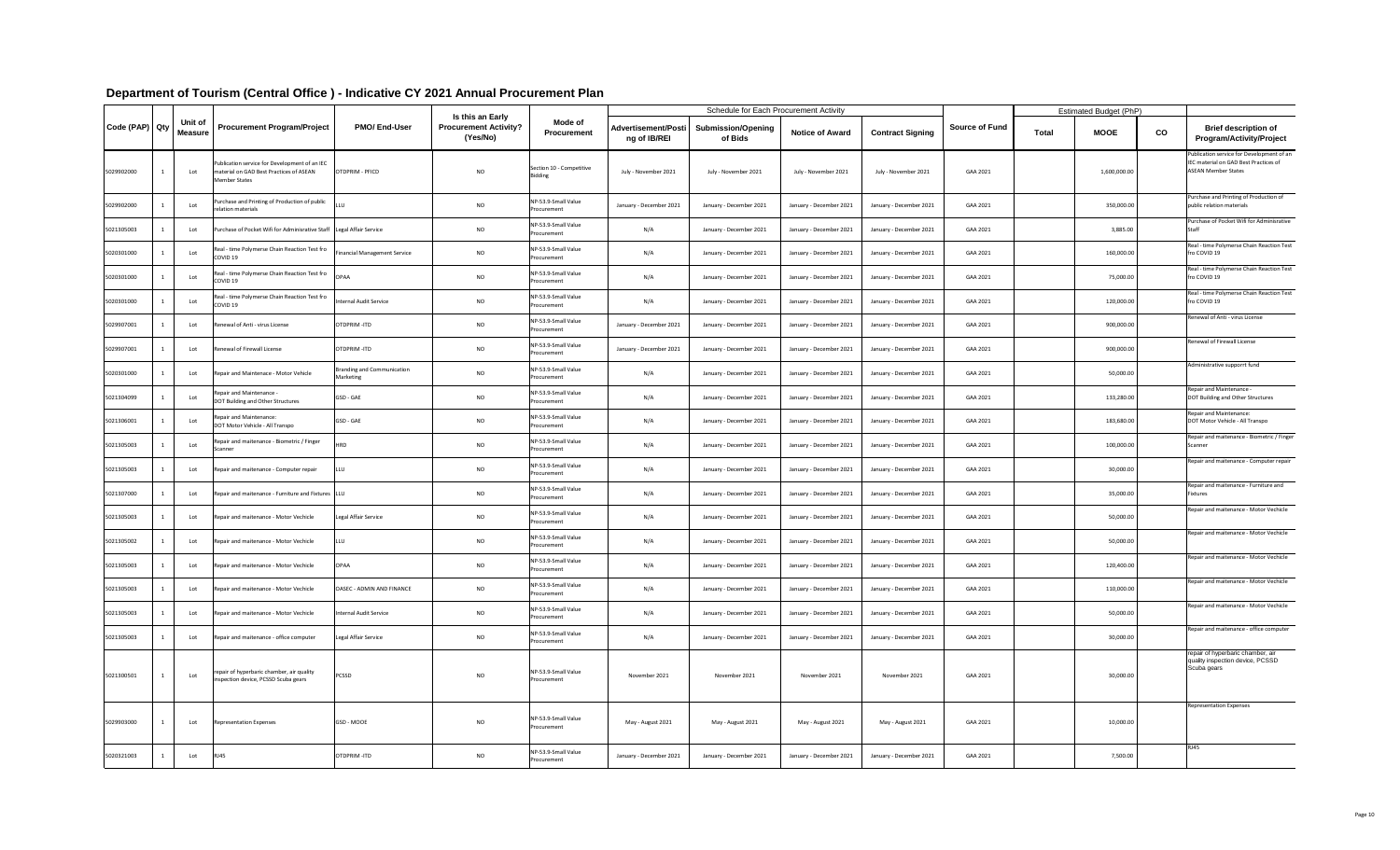|                |                           |                                                                                                                |                                         |                                                              |                                            |                                            | <b>Schedule for Each Procurement Activity</b> |                          |                          |                       | <b>Estimated Budget (PhP)</b> |    |                                                                                                                                                                                                                                                                       |
|----------------|---------------------------|----------------------------------------------------------------------------------------------------------------|-----------------------------------------|--------------------------------------------------------------|--------------------------------------------|--------------------------------------------|-----------------------------------------------|--------------------------|--------------------------|-----------------------|-------------------------------|----|-----------------------------------------------------------------------------------------------------------------------------------------------------------------------------------------------------------------------------------------------------------------------|
| Code (PAP) Qty | Unit of<br><b>Measure</b> | <b>Procurement Program/Project</b>                                                                             | <b>PMO/End-User</b>                     | Is this an Early<br><b>Procurement Activity?</b><br>(Yes/No) | Mode of<br><b>Procurement</b>              | <b>Advertisement/Posti</b><br>ng of IB/REI | <b>Submission/Opening</b><br>of Bids          | <b>Notice of Award</b>   | <b>Contract Signing</b>  | <b>Source of Fund</b> | <b>MOOE</b><br><b>Total</b>   | CO | <b>Brief description of</b><br><b>Program/Activity/Project</b>                                                                                                                                                                                                        |
| 5021203000     | Lot                       | <b>Security Services</b>                                                                                       | GSD - GAE                               | YES                                                          | Section 10 - Competitive<br><b>Bidding</b> | October 2020                               | October 2020                                  | January 2021             | January 2021             | GAA 2021              | 10,991,800.00                 |    | <b>Security Services</b>                                                                                                                                                                                                                                              |
| 5021199000     | Lot                       | service provider for maintenance of hyperbaric<br>chamber, air quality inspection device, PCSSD<br>Scuba gears | PCSSD                                   | <b>NO</b>                                                    | NP-53.9-Small Value<br>Procurement         | November 2021                              | November 2021                                 | November 2021            | November 2021            | GAA 2021              | 20,000.00                     |    | service provider for maintenance of<br>hyperbaric chamber, air quality<br>inspection device, PCSSD Scuba<br>gears                                                                                                                                                     |
| 5029901000     | Lot                       | Services of a Merchandising Supplier for<br>Tourism Merchandising Items                                        | Branding and Communication<br>Marketing | <b>NO</b>                                                    | Section 10 - Competitive<br><b>Bidding</b> | March - July 2021                          | March - July 2021                             | March - July 2021        | March - July 2021        | GAA 2021              | 10,000,000.00                 |    | Services of a Merchandising Supplier for<br>Tourism Merchandising Items                                                                                                                                                                                               |
| 5020399000     | Lot                       | Other Supplies and Materials (Not - Availabale<br>to PS-DBM)                                                   | GSD - MOOE                              | <b>NO</b>                                                    | NP-53.9-Small Value<br>Procurement         | January - July 2021                        | January - July 2021                           | January - July 2021      | January - July 2021      | GAA 2021              | 53,000.00                     |    | Other Supplies and Materials (Not -<br>Availabale to PS-DBM)                                                                                                                                                                                                          |
| 5020321003     | Lot                       | Standard Labelling/Laminated Tapes, various<br>size and color                                                  | OTDPRIM-ITD                             | <b>NO</b>                                                    | NP-53.9-Small Value<br>Procurement         | January - December 2021                    | January - December 2021                       | January - December 2021  | January - December 2021  | GAA 2021              | 8,000.00                      |    | Standard Labelling/Laminated Tapes,<br>various size and color                                                                                                                                                                                                         |
| 5020399000     | Lot                       | Other Supplies and Materials (Not - Availabale<br>to PS-DBM)                                                   | GSD - MOOE                              | <b>NO</b>                                                    | NP-53.9-Small Value<br>Procurement         | January - July 2021                        | January - July 2021                           | January - July 2021      | January - July 2021      | GAA 2021              | 4,200.00                      |    | Other Supplies and Materials (Not -<br>Availabale to PS-DBM)                                                                                                                                                                                                          |
| 5020300000     | Lot                       | Other Supplies and Materials (Not - Availabale<br>to PS-DBM)                                                   | <b>HRD</b>                              | <b>NO</b>                                                    | NP-53.9-Small Value<br>Procurement         | May 2021                                   | May 2021                                      | May 2021                 | May 2021                 | GAA 2021              | 28,000.00                     |    | Supplies for<br>Service Milestone & Recognition and<br>Appreciation for Retirees' Event (RAR                                                                                                                                                                          |
| 5020399000     | Lot                       | Supplies for Closing of Books and Online<br>Submission of Financial Reports                                    | Financial Management Service            | <b>NO</b>                                                    | Section 52 - Shopping                      | November - December 2021                   | November - December 2021                      | November - December 2021 | November - December 2021 | GAA 2021              | 3,122.00                      |    | Supplies for Closing of Books and Online<br>Submission of Financial Reports                                                                                                                                                                                           |
| 5020399000     | Lot                       | Supplies for FMS Team Building                                                                                 | <b>Financial Management Service</b>     | <b>NO</b>                                                    | Section 52 - Shopping                      | October - December 2021                    | October - December 2021                       | October - December 2021  | October - December 2021  | GAA 2021              | 50,000.00                     |    | Supplies for FMS Team Building                                                                                                                                                                                                                                        |
| 5020399000     | Lot                       | Other Supplies and Materials (Not - Availabale<br>to PS-DBM)                                                   | Financial Management Service            | <b>NO</b>                                                    | Section 52 - Shopping                      | April - June 2021                          | April - June 2021                             | April - June 2021        | April - June 2021        | GAA 2021              | 22,000.00                     |    | <b>Supplies for Various Seminar:</b><br>1)r Roll-Out of issued Internal Guidelines<br>2) Cash Management and Control System<br>3) Supplies for Seminar on Cash<br>Management and Control System<br>4) Supplies for Seminar on GAM<br>5) Supplies for Seminar on LARGE |
| 5020399000     | Lot                       | Supplies for Workshop on the preparation of<br>Budget estimate for the Work and FinancialPlan                  | Financial Management Service            | <b>NO</b>                                                    | NP-53.9-Small Value<br>Procurement         | January - December 2021                    | January - December 2021                       | January - December 2021  | January - December 2021  | GAA 2021              | 10,000.00                     |    | Supplies for Workshop on the preparation<br>of Budget estimate for the Work and<br>FinancialPlan                                                                                                                                                                      |
| 5020502001     | Lot                       | Telephone Expenses- Mobile                                                                                     | GSD - MOOE                              | <b>NO</b>                                                    | NP-53.9-Small Value<br>Procurement         | January - December 2021                    | January - December 2021                       | January - December 2021  | January - December 2021  | GAA 2021              | 30,000.00                     |    | Telephone Expenses- Mobile                                                                                                                                                                                                                                            |
| 5020300001     | Lot                       | Testing Materials for Online Psychological Test   HRD                                                          |                                         | <b>NO</b>                                                    | NP-53.9-Small Value<br>Procurement         | September 2021                             | September 2021                                | September 2021           | September 2021           | GAA 2021              | 500,000.00                    |    | Testing Materials for Online<br><b>Psychological Test</b>                                                                                                                                                                                                             |
| 5020201002     | Lot                       | <b>Tobacco Censation Program</b>                                                                               | GSD - GAE                               | <b>NO</b>                                                    | NP-53.9-Small Value<br>Procurement         | January - March 2021                       | January - March 2021                          | January - March 2021     | January - March 2021     | GAA 2021              | 50,000.00                     |    | Brochure<br><b>Flyers Photocopy</b><br>Clear Acrylic Brochure Holder/Rack<br>Magazine Rack<br><b>Water Sports Tumbler</b><br>Face Towel with customized design                                                                                                        |
| 5020601001     | Lot                       | Tokens (Plaques)                                                                                               | <b>HRD</b>                              | <b>NO</b>                                                    | NP-53.9-Small Value<br>Procurement         | May 2021                                   | May 2021                                      | May 2021                 | May 2021                 | GAA 2021              | 124,000.00                    |    | Various Supplies for<br>Service Milestone & Recognition and<br>Appreciation for Retirees' Event (RAR                                                                                                                                                                  |
| 5020601001     | Lot                       | Tokens (Plaques)                                                                                               | <b>HRD</b>                              | <b>NO</b>                                                    | NP-53.9-Small Value<br>Procurement         | September 2021                             | September 2021                                | September 2021           | September 2021           | GAA 2021              | 15,000.00                     |    | Perfect Attendance and Punctuality                                                                                                                                                                                                                                    |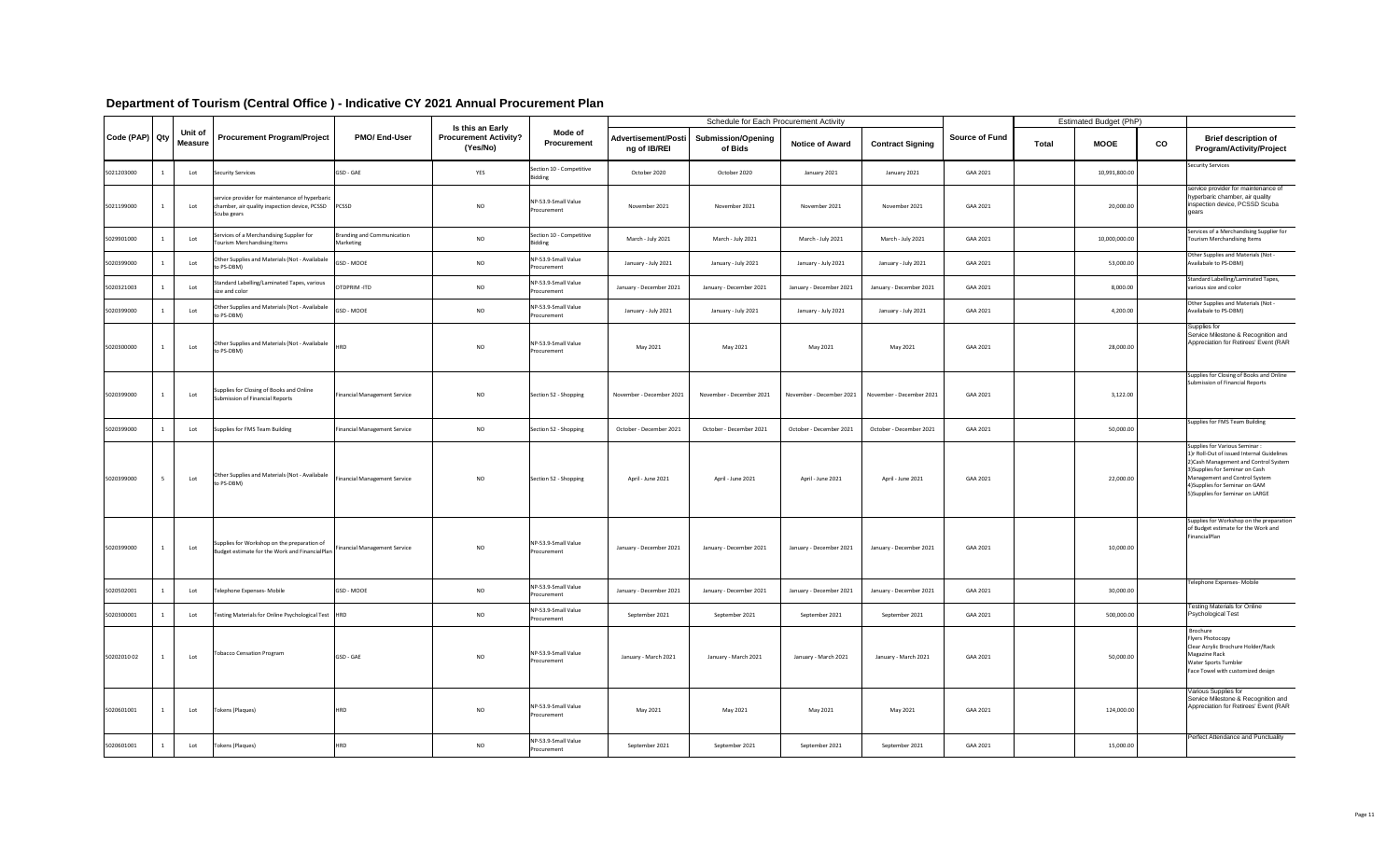|                |                           |                                                                                                                                                    |                                                |                                                                     |                                            |                                            | <b>Schedule for Each Procurement Activity</b> |                         |                         |                       |              | <b>Estimated Budget (PhP)</b> |               |                                                                                                                                     |
|----------------|---------------------------|----------------------------------------------------------------------------------------------------------------------------------------------------|------------------------------------------------|---------------------------------------------------------------------|--------------------------------------------|--------------------------------------------|-----------------------------------------------|-------------------------|-------------------------|-----------------------|--------------|-------------------------------|---------------|-------------------------------------------------------------------------------------------------------------------------------------|
| Code (PAP) Qty | Unit of<br><b>Measure</b> | <b>Procurement Program/Project</b>                                                                                                                 | <b>PMO/End-User</b>                            | <b>Is this an Early</b><br><b>Procurement Activity?</b><br>(Yes/No) | Mode of<br><b>Procurement</b>              | <b>Advertisement/Posti</b><br>ng of IB/REI | <b>Submission/Opening</b><br>of Bids          | <b>Notice of Award</b>  | <b>Contract Signing</b> | <b>Source of Fund</b> | <b>Total</b> | <b>MOOE</b>                   | $\mathbf{CO}$ | <b>Brief description of</b><br><b>Program/Activity/Project</b>                                                                      |
| 5020601001     | Lot                       | Tokens (Plaques) for Resource Speaker on<br><b>Heath Education Campaign</b>                                                                        | <b>HRD</b>                                     | <b>NO</b>                                                           | NP-53.9-Small Value<br>Procurement         | January - December 2021                    | January - December 2021                       | January - December 2021 | January - December 2021 | GAA 2021              |              | 4,800.00                      |               | Tokens (Plaques) for Resource<br>Speaker on Heath Education<br>Campaign                                                             |
| 5020301000     | Lot                       | Toner for Konica Minolta Black and Colored                                                                                                         | <b>Branding and Communication</b><br>Marketing | <b>NO</b>                                                           | NP-53.9-Small Value<br>Procurement         | N/A                                        | January - December 2021                       | January - December 202: | January - December 2021 | GAA 2021              |              | 80,000.00                     |               | Administrative supporrt fund                                                                                                        |
| 5020321003     | Lot                       | Toner ink Catridge                                                                                                                                 | OTDPRIM-ITD                                    | <b>NO</b>                                                           | NP-53.9-Small Value<br>Procurement         | January - December 2021                    | January - December 2021                       | January - December 2021 | January - December 2021 | GAA 2021              |              | 12,460.00                     |               | Toner ink Catridge                                                                                                                  |
| 5020101000     | Lot                       | Tour operator for 2020 Tourism Statistics<br>Dissemination Forum                                                                                   | OTDPRIM - SEAIMD                               | <b>NO</b>                                                           | NP-53.9-Small Value<br>Procurement         | April - June 2021                          | April - June 2021                             | April - June 2021       | April - June 2021       | GAA 2021              |              | 500,000.00                    |               | Tour operator for 2020 Tourism Statistics<br>Dissemination Forum                                                                    |
| 5020101000     | Lot                       | Tour operator for ASEAN NTOs Meeting                                                                                                               | OTDPRIM - PFICD                                | <b>NO</b>                                                           | NP-53.9-Small Value<br>Procurement         | May - July 2021                            | May - July 2021                               | May - July 2021         | May - July 2021         | GAA 2021              |              | 350,000.00                    |               | Tour operator for ASEAN NTOs Meeting                                                                                                |
| 5020101000     | Lot                       | Tour operator for ASEAN Tourism Forum 2021   OTDPRIM - PFICD                                                                                       |                                                | <b>NO</b>                                                           | NP-53.9-Small Value<br>Procurement         | January 2021                               | January 2021                                  | January 2021            | January 2021            | GAA 2021              |              | 350,000.00                    |               | Tour operator for ASEAN Tourism Forum<br>2021                                                                                       |
| 5020101000     | Lot                       | Tour operator for Capacity Building Seminar                                                                                                        | <b>OPAA</b>                                    | <b>NO</b>                                                           | NP-53.9-Small Value<br>Procurement         | May - November 2021                        | May - November 2021                           | May - November 2021     | May - November 2021     | GAA 2021              |              | 150,000.00                    |               | Tour operator for Capacity Building<br>Seminar                                                                                      |
| 5020101000     | Lot                       | Tour operator for Convening of the Philippine  OTDPRIM - PFICD<br>Tourism Stakeholder Partnership Dialogue                                         |                                                | <b>NO</b>                                                           | NP-53.9-Small Value<br>Procurement         | March - Jun 2021                           | March - Jun 2021                              | March - Jun 2021        | March - Jun 2021        | GAA 2021              |              | 300,000.00                    |               | Tour operator for Convening of the<br>Philippine Tourism Stakeholder<br>Partnership Dialogue                                        |
| 5020101000     | Lot                       | Tour operator for Dive Media Familiarization<br>Tour                                                                                               | OPMD - DIVE                                    | <b>NO</b>                                                           | Section 10 - Competitive<br><b>Bidding</b> | March - May 2021                           | March - May 2021                              | March - May 2021        | March - May 2021        | GAA 2021              |              | 3,200,000.00                  |               | Tour operator for Dive Media<br><b>Familiarization Tour</b>                                                                         |
| 5020101000     | Lot                       | Tour operator for Dive Spotter Training<br>Program - First Run                                                                                     | OPMD - DIVE                                    | <b>NO</b>                                                           | Section 10 - Competitive<br><b>Bidding</b> | February - April 2021                      | February - April 2021                         | February - April 2021   | February - April 2021   | GAA 2021              |              | 1,400,000.00                  |               | Tour operator for Dive Spotter Training<br>Program - First Run                                                                      |
| 5020101000     | Lot                       | Tour operator for Dive Spotter Training<br>Program - Second Run                                                                                    | OPMD - DIVE                                    | <b>NO</b>                                                           | Section 10 - Competitive<br><b>Bidding</b> | August - Ocotober 2021                     | August - Ocotober 2021                        | August - Ocotober 2021  | August - Ocotober 2021  | GAA 2021              |              | 1,400,000.00                  |               | Tour operator for Dive Spotter Training<br>Program - Second Run                                                                     |
| 5020101000     | Lot                       | Tour operator for Dive Spotter Training<br>Program - Third Run                                                                                     | OPMD - DIVE                                    | <b>NO</b>                                                           | Section 10 - Competitive<br><b>Bidding</b> | April - June 2021                          | April - June 2021                             | April - June 2021       | April - June 2021       | GAA 2021              |              | 1,300,000.00                  |               | Tour operator for Dive Spotter Training<br>Program - Third Run                                                                      |
| 5020101000     | Lot                       | Tour operator for DOT Annual Strategic Work<br><b>Planning Sessions</b>                                                                            | <b>Internal Audit Service</b>                  | <b>NO</b>                                                           | NP-53.9-Small Value<br>Procurement         | December 2021                              | December 2021                                 | December 2021           | December 2021           | GAA 2021              |              | 294,700.00                    |               | Tour operator for DOT Annual Strategic<br><b>Work Planning Sessions</b>                                                             |
| 5020101000     | Lot                       | Tour operator for DOT Tourism Research<br>Colloquium                                                                                               | OTDPRIM - PFICD                                | <b>NO</b>                                                           | NP-53.9-Small Value<br>Procurement         | April - June 2021                          | April - June 2021                             | April - June 2021       | April - June 2021       | GAA 2021              |              | 300,000.00                    |               | Tour operator for DOT Tourism Research<br>Colloquium                                                                                |
| 5020101000     | Lot                       | Tour operator for Event Coverage                                                                                                                   | <b>OPAA</b>                                    | <b>NO</b>                                                           | NP-53.9-Small Value<br>Procurement         | January - December 2021                    | January - December 2021                       | January - December 2021 | January - December 2021 | GAA 2021              |              | 300,000.00                    |               | Tour operator for Event Coverage                                                                                                    |
| 5020101000     | Lot                       | Tour operator for Formulation and preparation<br>of tourism development program through the   OTDPRIM - PFICD<br>Asia-Pacific Economic Cooperation |                                                | <b>NO</b>                                                           | NP-53.9-Small Value<br>Procurement         | March - Jun 2021                           | March - Jun 2021                              | March - Jun 2021        | March - Jun 2021        | GAA 2021              |              | 1,000,000.00                  |               | Tour operator for Formulation and<br>preparation of tourism development<br>program through the Asia-Pacific<br>Economic Cooperation |
| 5020101000     | Lot                       | Tour operator for Hosting of the 1st PH-<br>Portugal Joint Working Group Meeting on<br><b>Tourism Cooperation</b>                                  | OTDPRIM - PFICD                                | <b>NO</b>                                                           | NP-53.9-Small Value<br>Procurement         | February - April 2021                      | February - April 2021                         | February - April 2021   | February - April 2021   | GAA 2021              |              | 470,000.00                    |               | Tour operator for Hosting of the 1st PH-<br>Portugal Joint Working Group Meeting on<br>Tourism Cooperation                          |
| 5020101000     | Lot                       | Tour Operator for LLU's Strategic Planning<br>Workshop                                                                                             |                                                | <b>NO</b>                                                           | NP-53.9-Small Value<br>Procurement         | January - December 2021                    | January - December 2021                       | January - December 2021 | January - December 2021 | GAA 2021              |              | 193,360.00                    |               | Tour Operator for LLU's Strategic Planning<br>Workshop                                                                              |
| 5020101000     | Lot                       | Tour operator for Online Train the Trainers<br>Training                                                                                            | OTDPRIM - SEAIMD                               | <b>NO</b>                                                           | Section 10 - Competitive<br>Bidding        | May - June 2021                            | May - June 2021                               | May - June 2021         | May - June 2021         | GAA 2021              |              | 2,060,000.00                  |               | Tour operator for Online Train the Trainers<br>Training                                                                             |
| 5020101000     | Lot                       | Tour operator for Participation to the 1st PH-<br>France JWG Meeting on Tourism Cooperation                                                        | OTDPRIM - PFICD                                | <b>NO</b>                                                           | NP-53.9-Small Value<br>Procurement         | January - February 2021                    | January - February 2021                       | January - February 2021 | January - February 2021 | GAA 2021              |              | 800,000.00                    |               | Tour operator for Participation to the 1st<br>PH-France JWG Meeting on Tourism<br>Cooperation                                       |
| 5020101000     | Lot                       | Tour operator for Participation to the 1st PH-<br>Turkey JWG Meeting on Tourism Cooperation                                                        | OTDPRIM - PFICD                                | <b>NO</b>                                                           | NP-53.9-Small Value<br>Procurement         | April - Jun 2021                           | April - Jun 2021                              | April - Jun 2021        | April - Jun 2021        | GAA 2021              |              | 620,000.00                    |               | Tour operator for Participation to the 1st<br><b>PH-Turkey JWG Meeting on Tourism</b><br>Cooperation                                |
| 5020101000     | Lot                       | Tour operator for Planning Session                                                                                                                 | <b>Planning Service</b>                        | <b>NO</b>                                                           | NP-53.9-Small Value<br>Procurement         | June 2021                                  | June 2021                                     | June 2021               | June 2021               | GAA 2021              |              | 500,000.00                    |               | Tour operator for Planning Session                                                                                                  |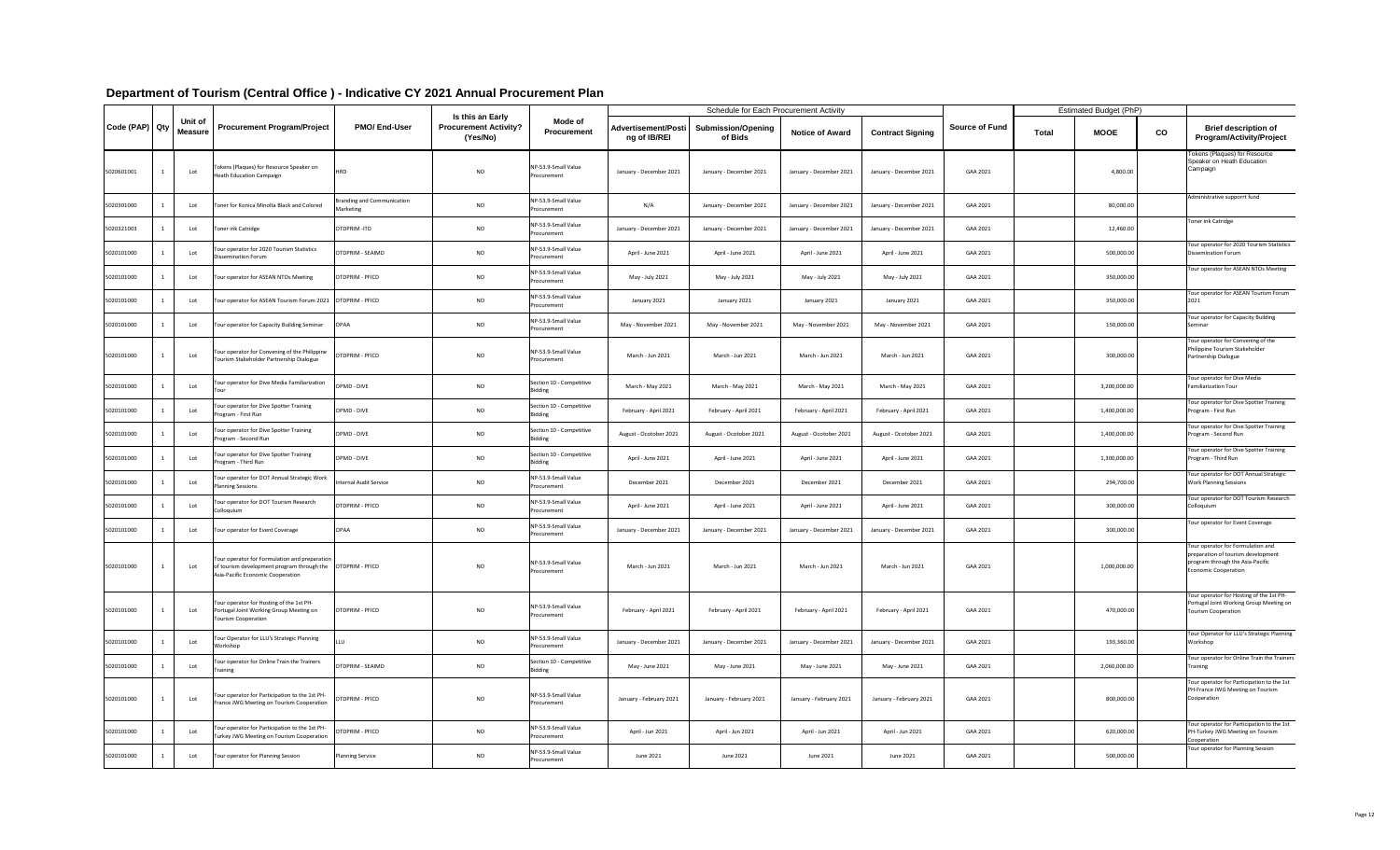| Department of Tourism (Central Office) - Indicative CY 2021 Annual |  |  |  |
|--------------------------------------------------------------------|--|--|--|
|--------------------------------------------------------------------|--|--|--|

| Code (PAP) Qty |                           | <b>Procurement Program/Project</b>                                                                     | <b>PMO/End-User</b>                 | Is this an Early<br><b>Procurement Activity?</b><br>(Yes/No) | <b>Mode of</b><br><b>Procurement</b>     | <b>Schedule for Each Procurement Activity</b> |                                      |                           |                           | <b>Estimated Budget (PhP)</b> |              |             |    |                                                                                                                                                   |
|----------------|---------------------------|--------------------------------------------------------------------------------------------------------|-------------------------------------|--------------------------------------------------------------|------------------------------------------|-----------------------------------------------|--------------------------------------|---------------------------|---------------------------|-------------------------------|--------------|-------------|----|---------------------------------------------------------------------------------------------------------------------------------------------------|
|                | Unit of<br><b>Measure</b> |                                                                                                        |                                     |                                                              |                                          | <b>Advertisement/Posti</b><br>ng of IB/REI    | <b>Submission/Opening</b><br>of Bids | <b>Notice of Award</b>    | <b>Contract Signing</b>   | <b>Source of Fund</b>         | <b>Total</b> | <b>MOOE</b> | CO | <b>Brief description of</b><br><b>Program/Activity/Project</b>                                                                                    |
| 5020101000     | Lot                       | Tour operator for Regulatory Impact<br>Assessment Program                                              | <b>IOTDPRIM - PFICD</b>             | <b>NO</b>                                                    | NP-53.9-Small Value<br>Procurement       | February - September 2021                     | February - September 2021            | February - September 2021 | February - September 2021 | GAA 2021                      |              | 500,000.00  |    | Tour operator for Regulatory Impact<br><b>Assessment Program</b>                                                                                  |
| 5020101000     | Lot                       | Tour operator for Under water and Coastal<br>Clean-up                                                  | <b>PCSSD</b>                        | <b>NO</b>                                                    | NP-53.9-Small Value<br>Procurement       | September 2021                                | September 2021                       | September 2021            | September 2021            | GAA 2021                      |              | 275,000.00  |    | Tour operator for Under water and<br>Coastal Clean -up                                                                                            |
| 5020101000     | Lot                       | Tour operator forHosting of the 1st PH-China<br>Joint Working Group Meeting on Tourism<br>Cooperation  | OTDPRIM - PFICD                     | <b>NO</b>                                                    | NP-53.9-Small Value<br>Procurement       | February - April 2021                         | February - April 2021                | February - April 2021     | February - April 2021     | GAA 2021                      |              | 470,000.00  |    | Tour operator forHosting of the 1st PH-<br>China Joint Working Group Meeting on<br><b>Tourism Cooperation</b>                                     |
| 5020101000     | Lot                       | Tour operator forHosting of the PH-ROK Joint<br><b>Working Group Meeting on Tourism</b><br>Cooperation | OTDPRIM - PFICD                     | <b>NO</b>                                                    | NP-53.9-Small Value<br>Procurement       | February - May 2021                           | February - May 2021                  | February - May 2021       | February - May 2021       | GAA 2021                      |              | 470,000.00  |    | Tour operator forHosting of the PH-ROK<br>Joint Working Group Meeting on Tourism<br>Cooperation                                                   |
| 5021199000     | Lot                       | Tour Opertor various Meeting                                                                           | <b>PCSSD</b>                        | <b>NO</b>                                                    | NP-53.9-Small Value<br>Procurement       | January - December 2021                       | January - December 2021              | January - December 2021   | January - December 2021   | GAA 2021                      |              | 475,318.48  |    | Administrative Support Fund                                                                                                                       |
| 5021199000     | Lot                       | <b>Training Service Provider</b>                                                                       | <b>Financial Management Service</b> | <b>NO</b>                                                    | NP-53.9-Small Value<br>Procurement       | April - September 2021                        | April - September 2021               | April - September 2021    | April - September 2021    | GAA 2021                      |              | 320,000.00  |    | Seminar on Laws, Rules and Regulation on<br>Government Expenses (LARGE)                                                                           |
| 5021199000     | Lot                       | Training Service Provider                                                                              | Financial Management Service        | <b>NO</b>                                                    | NP-53.9-Small Value<br>Procurement       | April -June 2021                              | April -June 2021                     | April -June 2021          | April -June 2021          | GAA 2021                      |              | 560,000.00  |    | Trainign Provider for Seminar :<br>1) Seminar on The Government Accounting<br>Manual (GAM)<br>2) Seminar on Cash Management and<br>Control System |
| 5021199000     | Lot                       | Training Service Provider                                                                              | Financial Management Service        | <b>NO</b>                                                    | NP-53.9-Small Value<br>Procurement       | July - September 2021                         | July - September 2021                | July - September 2021     | July - September 2021     | GAA 2021                      |              | 76,608.00   |    | Various Training Provider                                                                                                                         |
| 5021199000     | Lot                       | <b>Training Service Provider</b>                                                                       | TDD                                 | <b>NO</b>                                                    | NP-53.9-Small Value<br>Procurement       | April 2021                                    | April 2021                           | April 2021                | April 2021                | GAA 2021                      |              | 120,000.00  |    | Training Workshop on the Code of<br>Conduct and Ethical Standards of Public<br>Servants and Anti-Red Tape Act                                     |
| 5021199000     | Lot                       | Training Service Provider                                                                              | TDD                                 | <b>NO</b>                                                    | NP-53.9-Small Value<br>Procurement       | February 2021                                 | February 2021                        | February 2021             | February 2021             | GAA 2021                      |              | 120,000.00  |    | Seminar Workshop on Building<br>Organizational/Corporate Culture                                                                                  |
| 5021199000     | Lot                       | Training Service Provider                                                                              | TDD                                 | <b>NO</b>                                                    | NP-53.9-Small Value<br>Procurement       | May 2021                                      | May 2021                             | May 2021                  | May 2021                  | GAA 2021                      |              | 200,000.00  |    | Seminar Workshop on Sustainable<br>Tourism Development                                                                                            |
| 5021199000     | Lot                       | <b>Training Service Provider</b>                                                                       | TDD                                 | <b>NO</b>                                                    | NP-53.9-Small Value<br>Procurement       | July 2021                                     | July 2021                            | July 2021                 | July 2021                 | GAA 2021                      |              | 150,000.00  |    | Service Excellence Seminar Workshop                                                                                                               |
| 5021199000     | Lot                       | <b>Training Service Provider</b>                                                                       | TDD                                 | <b>NO</b>                                                    | NP-53.9-Small Value<br>Procurement       | August 2021                                   | August 2021                          | August 2021               | August 2021               | GAA 2021                      |              | 330,000.00  |    | Training Provider for ff Seminar:<br>1) Seminar-Workshop on Protocol, Social<br><b>Graces and Etiquette</b>                                       |
| 5021199000     | Lot                       | <b>Training Service Provider</b>                                                                       | <b>TDD</b>                          | <b>NO</b>                                                    | NP-53.9-Small Value<br>Procurement       | June - September 2021                         | June - September 2021                | June - September 2021     | June - September 2021     | GAA 2021                      |              | 150,000.00  |    | <b>Health and Safety Seminar</b><br>(Seminar/Training on Infectious Diseases)                                                                     |
| 5021199000     | Lot                       | <b>Training Service Provider</b>                                                                       | TDD                                 | <b>NO</b>                                                    | NP-53.9-Small Value<br>Procurement       | September 2021                                | September 2021                       | September 2021            | September 2021            | GAA 2021                      |              | 150,000.00  |    | Seminar Workshop on Record Disposition<br>and Management                                                                                          |
| 5021199000     | Lot                       | <b>Training Service Provider</b>                                                                       | TDD                                 | <b>NO</b>                                                    | NP-53.9-Small Value<br>Procurement       | October 2021                                  | October 2021                         | October 2021              | October 2021              | GAA 2021                      |              | 150,000.00  |    | Coaching and Mentoring                                                                                                                            |
| 5021199000     | Lot                       | <b>Training Service Provider</b>                                                                       | TDD                                 | <b>NO</b>                                                    | NP-53.9-Small Value<br>Procurement       | <b>July 2021</b>                              | July 2021                            | July 2021                 | July 2021                 | GAA 2021                      |              | 150,000.00  |    | Training Course on Public Sector<br>Continuity of Service Management                                                                              |
| 5021199000     | Lot                       | <b>Training Service Provider</b>                                                                       | TDD                                 | <b>NO</b>                                                    | NP-53.9-Small Value<br>Procurement       | September 2021                                | September 2021                       | September 2021            | September 2021            | GAA 2021                      |              | 100,000.00  |    | EngAge: Enriching the Lives of DOT Senior<br><b>Citizens</b>                                                                                      |
| 5021199000     | Lot                       | Training Service Provider                                                                              | TDD                                 | <b>NO</b>                                                    | NP-53.9-Small Value<br>Procurement       | November 2021                                 | November 2021                        | November 2021             | November 2021             | GAA 2021                      |              | 100,000.00  |    | Disaster Risk Reduction Seminar - Training<br>for DOT Employees                                                                                   |
| 5021199000     | Lot                       | Training Service Provider                                                                              | <b>PCSSD</b>                        | <b>NO</b>                                                    | NP-53.9-Small Value<br>Procurement       | October 2021                                  | October 2021                         | October 2021              | October 2021              | GAA 2021                      |              | 170,000.00  |    | Capacity Building PCSSD Personnel                                                                                                                 |
| 5029903000     | Lot                       | Transfer, Accomodation, Meals                                                                          | Legal Affair Service                | <b>NO</b>                                                    | NP-53.10-Lease of Real<br>Property/Venue | January - December 2021                       | January - December 2021              | January - December 2021   | January - December 2021   | GAA 2021                      |              | 100,000.00  |    | Admistrative Support Fund                                                                                                                         |

### **Department Plan**